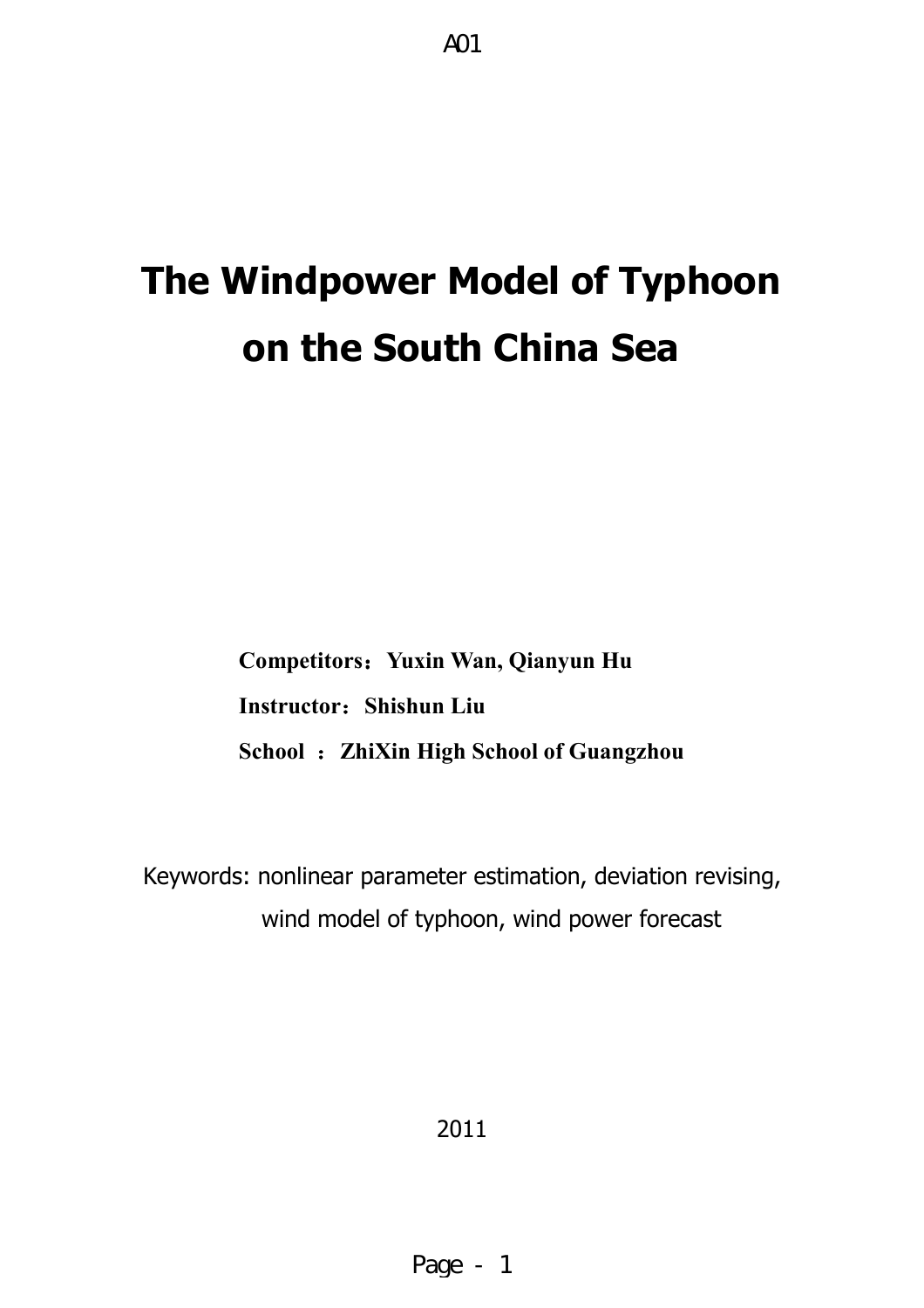# **Contents**

| <b>Abstract</b>                                                        |
|------------------------------------------------------------------------|
| 1. Introduction                                                        |
| . 5<br>2. The principle of the windpower model of typhoon              |
| (1) The fundamental assumption                                         |
| (2) The related formulas                                               |
| 3. The estimation of parameters                                        |
| (1) The method of estimating parameters                                |
| a. The estimation of parameter $\mathscr{R}$                           |
| b. The estimation of parameter $"k"$                                   |
| (2) The results of the data fitting                                    |
| (3) Parameter Verifying                                                |
| 4. Building of the typhoon model ···································19 |
|                                                                        |
| <b>6. Achievements</b>                                                 |
| 7. Summary                                                             |
| (1) Main Conclusion                                                    |
| (2) Future Improvement                                                 |
| (3) Rationalization proposal                                           |
| <b>References</b>                                                      |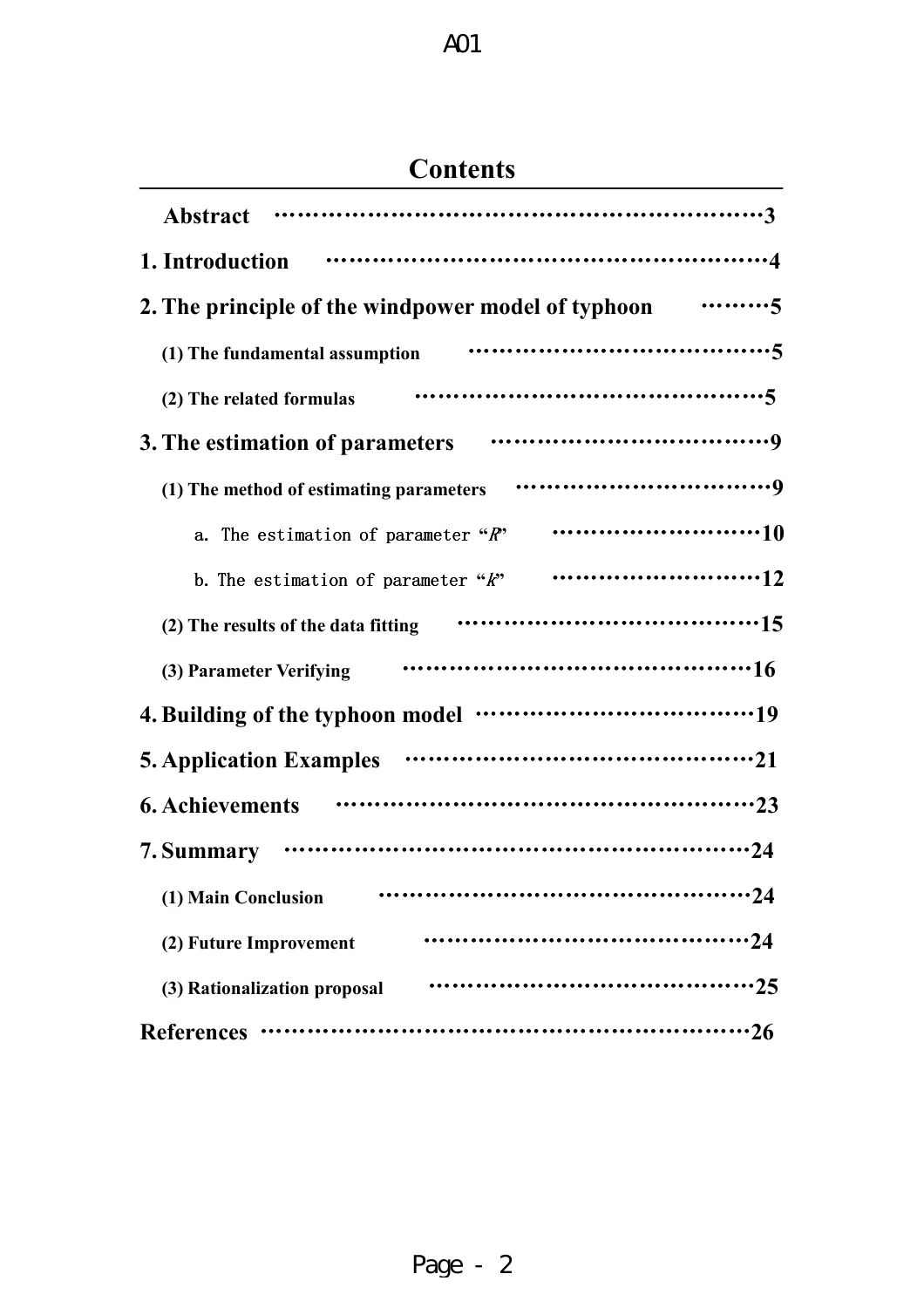# **Abstract**

This paper, based on fluid mechanics of tropical cyclones and the fundamental relationship between wind and pressure, considering the balance among centrifugal force, Coriolis force, pressure gradient force and friction force in a quasi-axisymmetrical ideal situation, aims to set up the wind model of typhoon on the South China Sea by means of using the observed data and statistical method. The variables and parameters of mathematical model about typhoon wind are both highly complex and nonlinear, so the common data fitting and linear regression methods are not suitable for the parameter estimation of this model. Here, a method is suggested to estimate these parameters by repeatedly revising from their deviation, the estimated parameter is converted to a new parameter which is the deviation corresponding to an initial estimated parameter. Then the complex nonlinear model will be translated into a comparatively sample model which parameter is linear. This leads to a success in the parameter estimation of the both complex and nonlinear model. As the friction force can change very complicatedly in typhoon's evolution process, it is compared that two different formulation of friction force is separately with constant frictional factor or fluctuant frictional factor according to wind speed. The tests show that the model with fluctuant frictional factor based on the wind speed does a better work, the frictional factor has an obvious effect on the simulation wind. Based on the preliminary information given out by the weather forecast, people can make a detailed wind forecast at home by using the model we set up. This model can help people who live near the coastal areas to understand the destructive capacity of typhoon local winds faster and more easily, then to take a better defense.

**Keywords**: nonlinear parameter estimation, deviation revising, wind model of typhoon, wind power forecast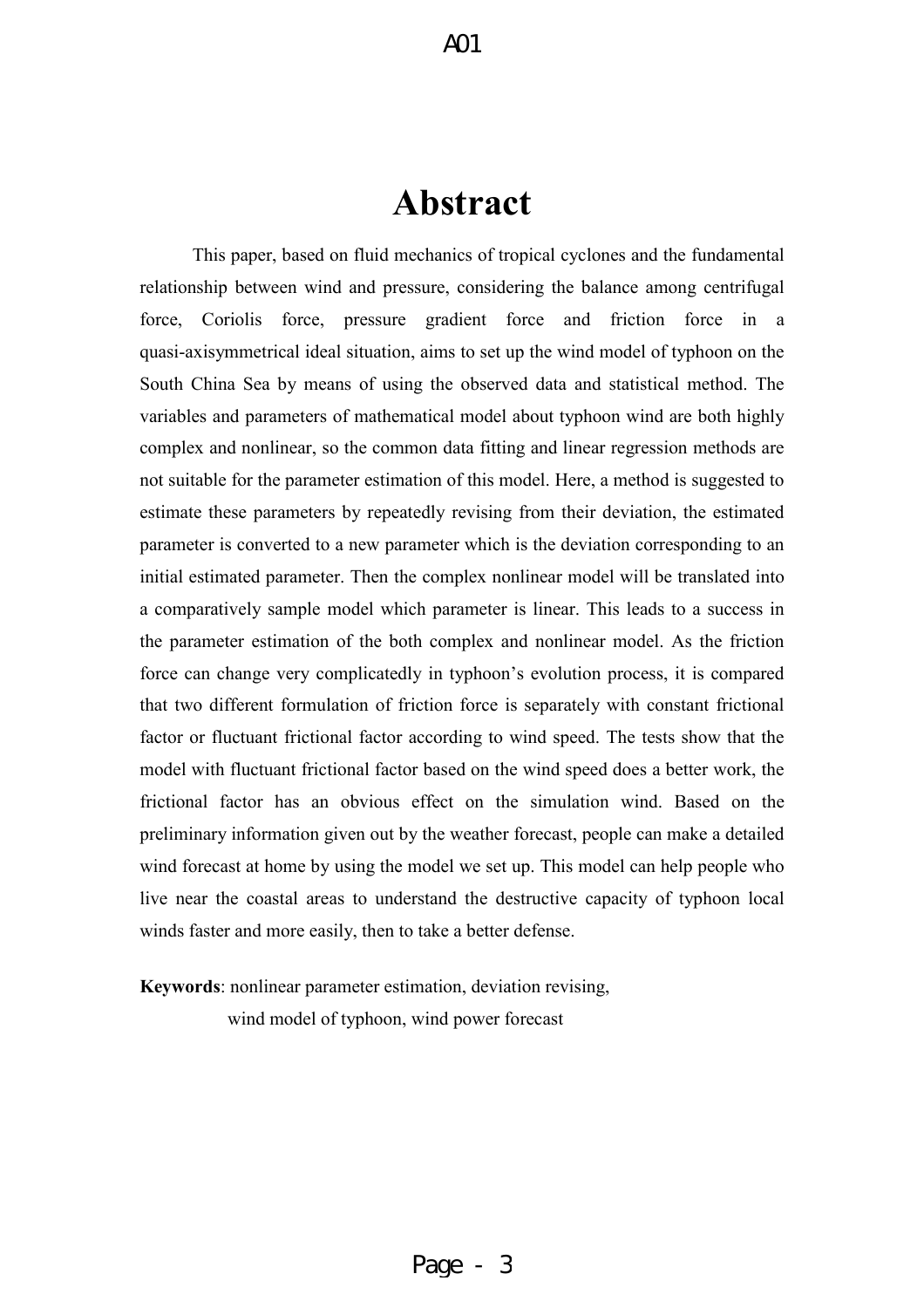#### **1. Introduction**

Typhoon (hurricane) is a severe tropical cyclone occurring on the tropical ocean. Typhoons are often accompanied by strong winds, heavy rains or severe storms and other convective weather. Typhoon can do severe destruction to some unsubstantial buildings, varieties of aerial wire, trees, ships at sea, marine fish cage culture and corps on the seaside etc. What's more, typhoon is seasonal which often happens during summer and autumn. China is one of the few countries which are most affected by the typhoon. As a matter of fact, typhoon has had a deep influence to some coastal cities in our country, for the reason that it has caused millions of dollars' economic losses to agriculture and fishery. The super typhoons "Saomai" (No.0608), for example, landed on Zhejiang province at about 17:25 on August 10th, 2006, with the maximum sustained winds near the center to 17 level (60m/s). And "Saomai" successively crossed many provinces and cities like Zhejiang, Shanghai, Jiangxi, Fijian and Taiwan. "Saomai" brought about \$2.5- billion loss in total. Recently Severe Tropical Storm Nock-ten landed on Guangdong and Hainan province resulting in \$5 million loss, 32 people missing and 16 deaths. Twelve counties and 126 towns in Hainan were affected, causing direct economic losses of 377 million Yuan. Besides, 59 million Yuan of water conservancy facilities were lost, and 18600 hectares of crops were destroyed.

As a responsible citizen, we have built up the wind model of typhoon on the South China Sea. We hope to help more people who live in littoral to see the damage of typhoon in a faster and easier way by using a simple arithmetic. In that way they can use some protective measures as soon as possible to better respond to typhoon and cut down the loss. As we know, the weather forecast fails to do very meticulous and accurate reports in general. So the fishermen and farmers who live on the sea can't get some accurate information to make preparations, which leads to the loss of property, even life-threatening. To sum up, with this relatively simple method of calculation, people can make a prediction to the further weather on their own according to the data from the weather forecast, and get ready.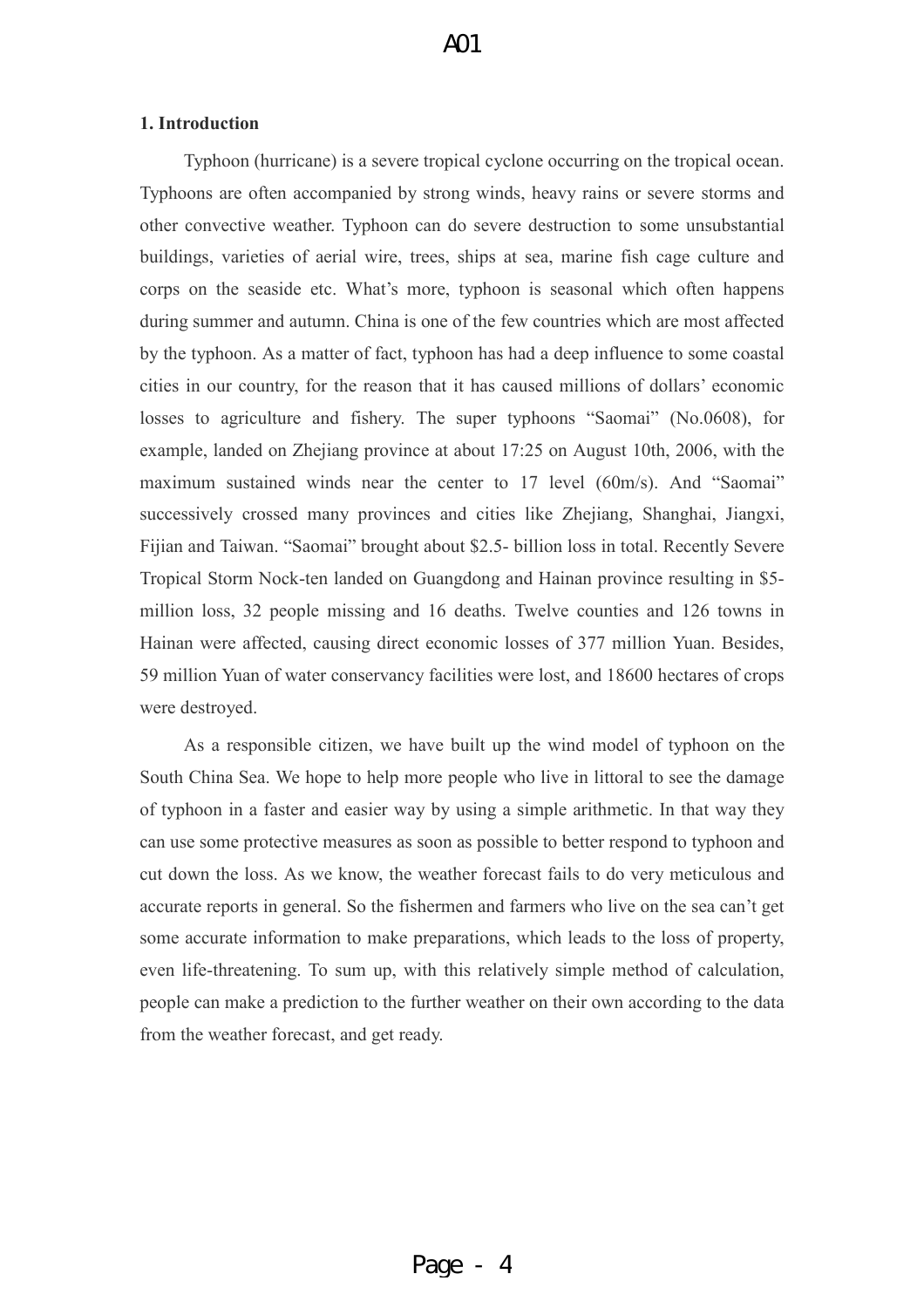#### **2. The principle of the windpower model of typhoon**

#### **(1) The fundamental assumption of the model**

There are many control parameters of the typhoon model. In order to build up our model expediently, we can do a proper predigestion  $[1]$ .

- ◆ The wind speed of typhoon model is determined by the four forces. They always keep in a dynamical balance. They are Coriolis force, friction force, pressure-gradient force and centrifugal force.
- ◆ The friction force is considered into two situations, a constant or a fluctuant factor depends on wind.(Typhoon is affected by the geostrophic influence and the friction force influence from the earth's surface)
- ◆ We take no consideration of random wind, but the main wind direction into account. The precision can be up to 80%.
- ◆ The natural environment of ocean and land or the facilities and the building on the surface may impact the speed and motion of wind differently. Here, we just consider the changes depending on the coefficient of friction in the underlying surface. (Choose classic value of them), and ignore other difference.

#### **(2) The related formulas of the model**

The distribution of the wind is a heated discussed topic among the domestic and foreign research, forecast, application and service on typhoon. Some scientists have built up typhoon wind distribution functions or models  $[2-4]$ . But their works focus on their scientific issues, rather than aims at t building up an applicable wind model for the general public. This paper is based on the summary of previous works. And aiming at the general public, we have built up a typhoon wind model near the ground. Because our model is in allusion to the atmospheric surface layer in which we live. We must take consideration about the complex friction in the underlying surface which was not included in the previous work.

We use "*r*" to denote the distance depart from typhoon center, which can be calculated by the longitude and latitude). It is also the independent variable in our model. The wind vector *V* r is the wind speed of the typhoon flow relating to the ground, which we usually name it the wind speed. It includes two components, the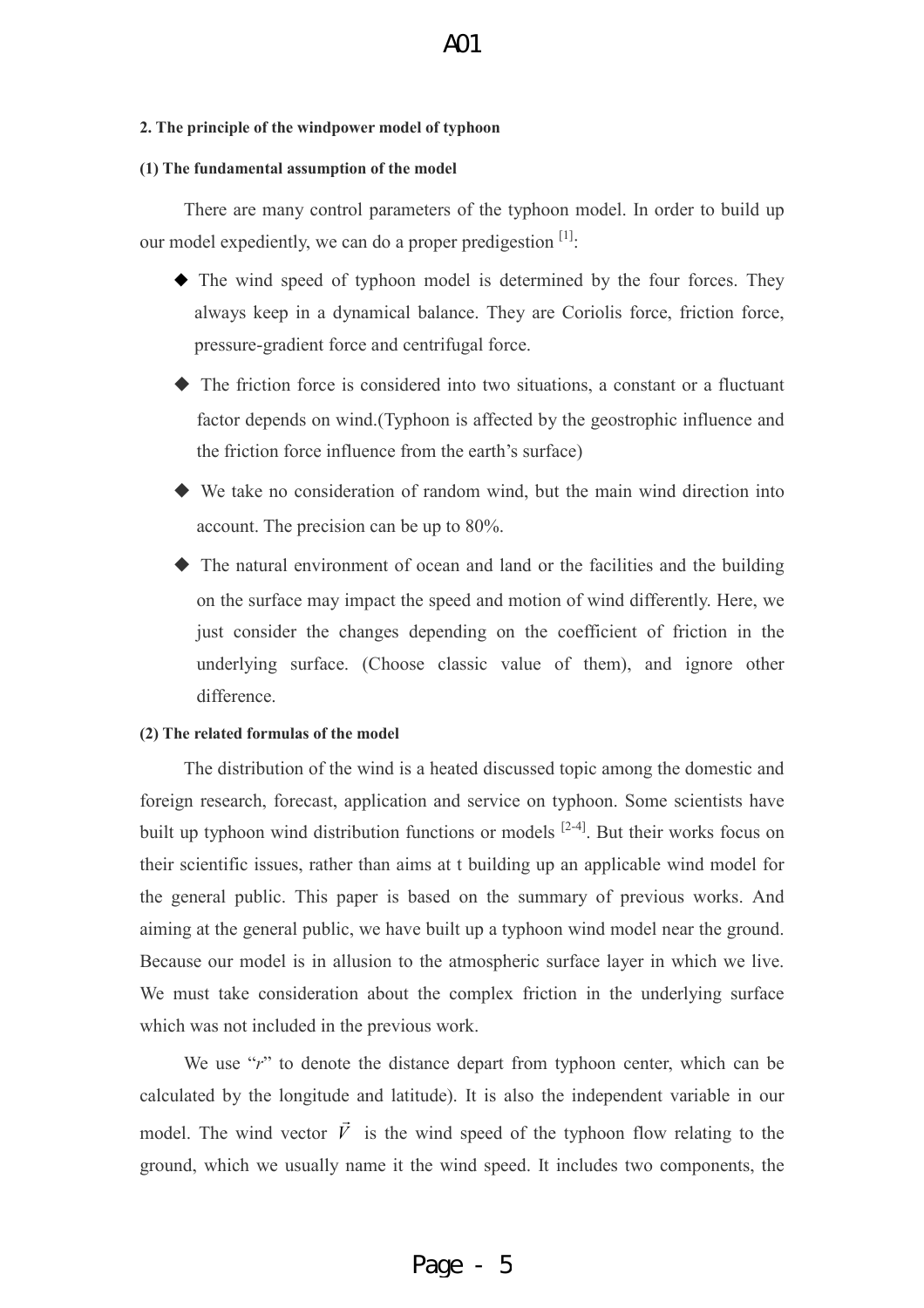tangential wind ' $v$ ' and the radial wind ' $u$ '. In fact, the radial wind ' $u$ ' is much smaller than the tangential wind '*v*'. So we just care about the calculation of the tangential wind  $\forall v$ ,  $\forall v$  is the variable which will be computed in the model.

The wind speed of typhoon is determined by the four forces, namely, Coriolis force, friction force, pressure-gradient force and centrifugal force. They keep in a dynamical balance in the ideal case. So we have:

$$
F_{\text{pressure}} + F_{\text{centrifugal}} + F_{\text{Coriolis}} + F_{\text{friction}} = 0 \tag{1}
$$

They are:

The pressure-gradient force: 
$$
F_{\text{pressure}} = -\frac{\partial p}{\partial r}
$$
 (2)

The pressure-gradient force is caused by the horizontal pressure difference, it pushes the air particles from high pressure to low pressure. In the situation of our paper, *p* is the pressure of the location (the observation), *r* is the distance departs from typhoon center.

The centrifugal force: 
$$
F_{\text{centrifugal}} = \rho \frac{v^2}{r}
$$
 (3)

Due to the inertia, objects doing circular motions always have a tendency of flying away along tangential direction. The tendency is known as the centrifugal force. The centrifugal force is force that actually doesn't exist, which is a virtual force assumed for helping people to understand and make things convenient. Hereinto, the " $v$ " is the tangential wind in the circle. The " $\rho$ " is the atmosphere density in the area of typhoon.

The Coriolis force: 
$$
F_{Coriolis} = \begin{cases} -\rho f u & \text{(Tangential friction)}\\ \rho f v & \text{(Radial friction)} \end{cases}
$$
 (4)

The *f* is a variable in response to the earth rotation, which depends on the geographic latitude. Here,  $\omega$  is the earth rotation angular velocity,  $\varphi$  is the latitude. The value of *f* on the south china sea is about  $f = 5 \times 10^{-5}$ .

The Coriolis force is to describe the migration of the linear motion in a rotation system (such as the earth). The Coriolis force comes from the inertial motion.

# Page - 6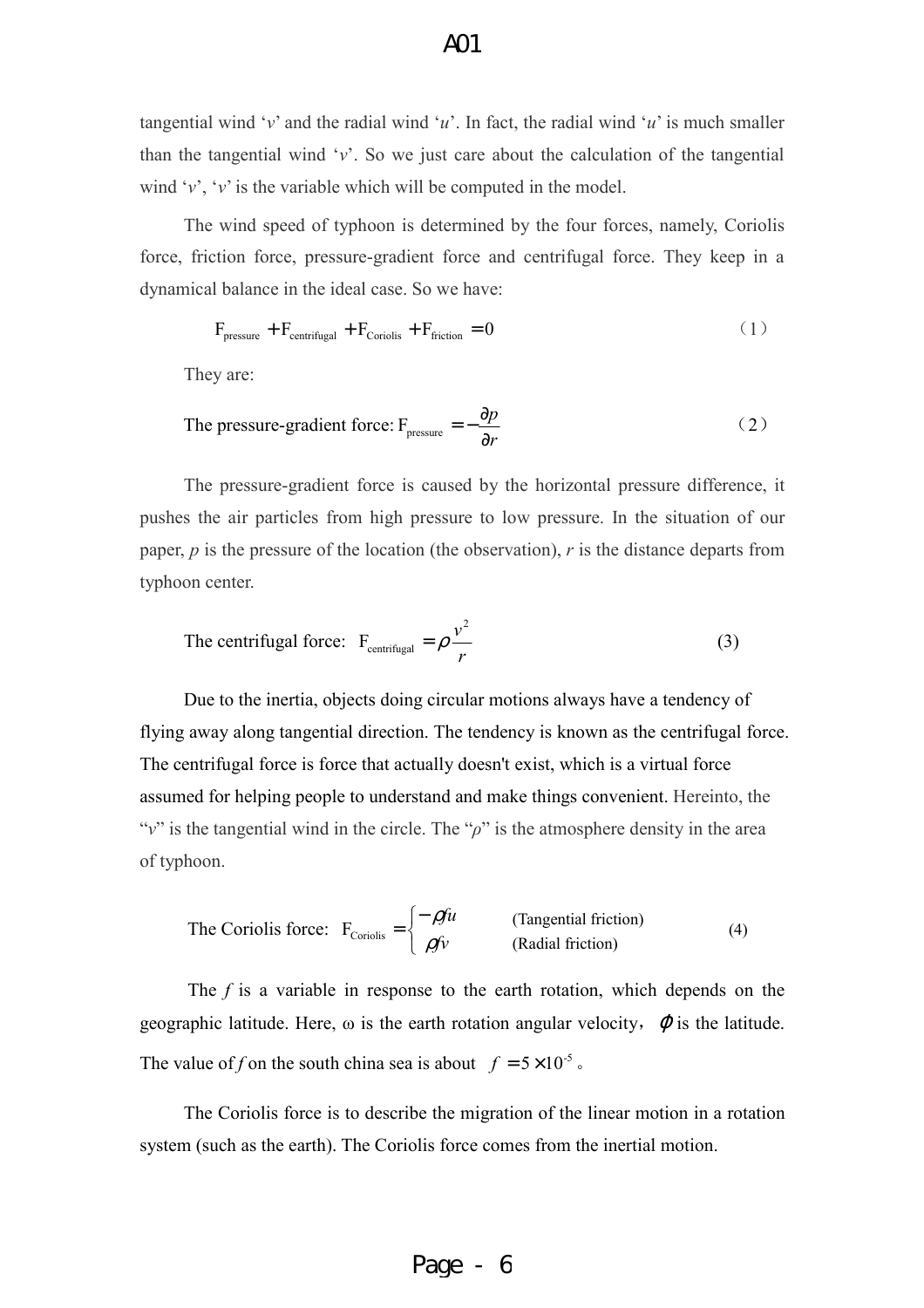The friction force: 
$$
F_{\text{friction}} = \begin{cases} -\rho k h_v v & \text{(Tangential friction)}\\ -\rho k h_u u & \text{(Radial friction)} \end{cases}
$$
(5)

The friction force is caused by the friction of the earth's surface. We can simplify the friction force into the product on the coefficient *k*, the wind speed and the wind shear  $(h_u, h_v)$ .

The friction coefficient *k* can be divided into two situations:

$$
k = \begin{cases} k' & \text{(constant)}\\ k''V & \text{(variable)} \end{cases} \tag{6}
$$

To use the balance of four forces and equation  $(2),(3),(4),(5)$ , we can get the following equations:

$$
\begin{cases}\n\rho \frac{v^2}{r} + \rho f v - \frac{\partial p}{\partial r} - \rho k h_u u = 0 & \text{(Radial force balance)}\\
-\rho f u - \rho k h_v v = 0 & \text{(Tangential force balance)}\n\end{cases}
$$

To eliminate  $\rho$ , they can be neatened further:

$$
\begin{cases}\n\frac{v^2}{r} + fv - \frac{1}{\rho} \frac{\partial p}{\partial r} - kh_u u = 0 & (7) \\
fu = -kh_v v\n\end{cases}
$$

We use  $(8)$  to substitute  $(7)$ . After predigesting, we have

$$
\frac{v^2}{r} + f v - \frac{1}{\rho} \frac{\partial p}{\partial r} + \frac{1}{f} h_u h_v k^2 v = 0
$$

Because the influencing factor of friction force is very complex. We consider friction factor *k* as a parameter to be estimated. Without lossing generality, we define  $h_{\mu}h_{\nu} = 1$ . So the upper formula can be written into:

$$
\frac{v^2}{r} + fv - \frac{1}{\rho} \frac{\partial p}{\partial r} + \frac{1}{f} k^2 v = 0
$$
\n(9)

Equation (9) is the control equation of typhoon windpower. After getting the friction factor *k* and the pressure-gradient force, we can work out the tangential speed of typhoon wind.

# Page - 7

#### $AO1$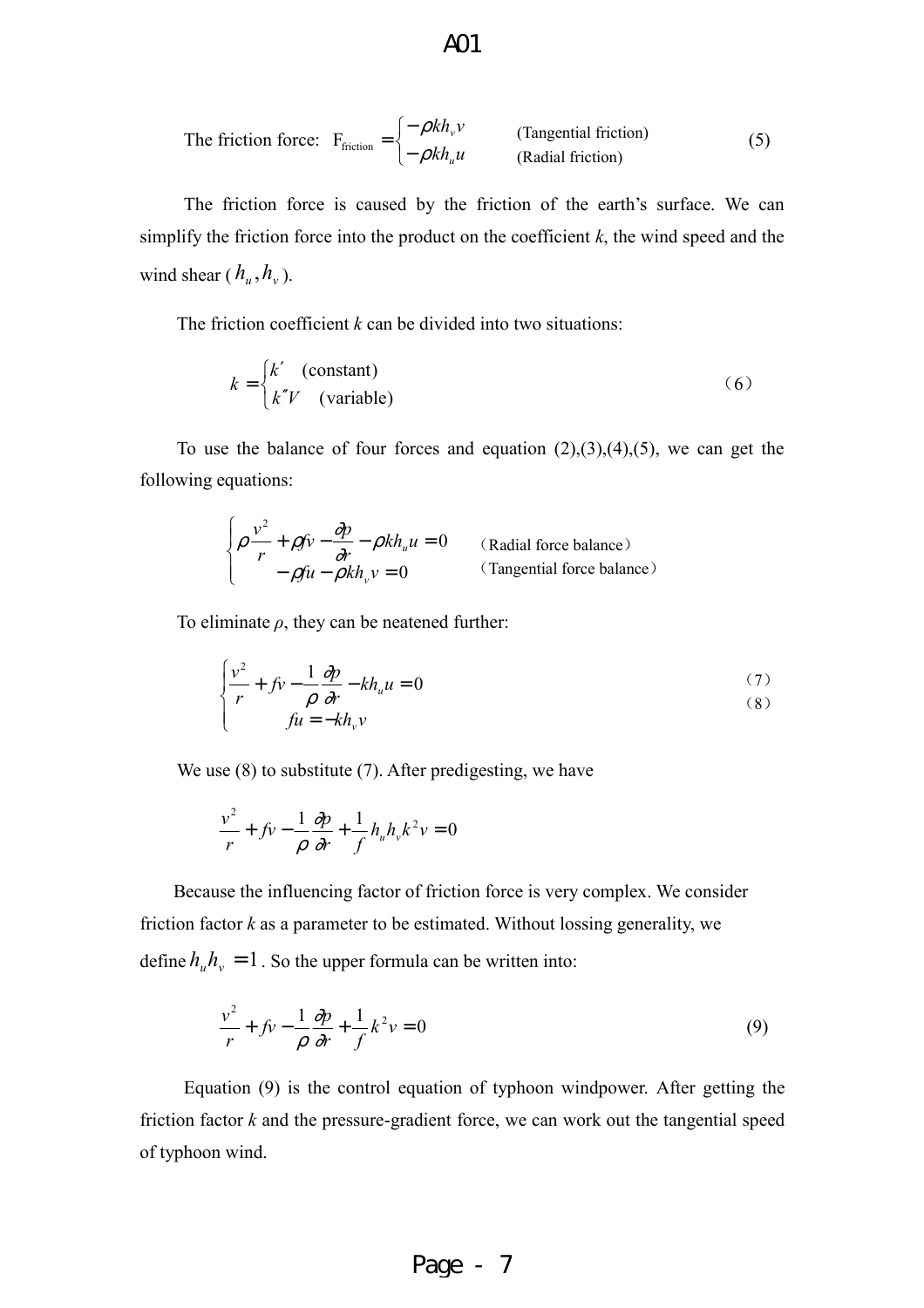# A01

Typhoon is a weather system which is strongly self-systematical. It has a clear configuration and special rule. We can find in plenty of scientific experiments that: the radial distributing of the sea level pressure content the empirical Formula by Fujitais<sup>[3]</sup>.

$$
p(r) = p_E - \Delta p [1 + \left(\frac{r}{R}\right)^2]^{-0.5}
$$
 (10)

Here, the  $p_E$  is the atmosphere sea level pressure of the typhoon environment (1000hPa in commonly). The ∆*p* is the strength factor of typhoon, it is the pressure difference between environment and typhoon center. The *R* is an estimated parameter which describes the size and shape of typhoon. The function of  $[1 + \frac{1}{n}]^{-0.5}$ 2  $[1+|\frac{I}{R}|]^T$ J  $\left(\frac{r}{r}\right)$ J  $+$  $\left($ *R*  $\left(\frac{r}{2}\right)^2$ <sup>-0.5</sup> is to standardize the various shape of typhoons.

Equation (9) and (10) are the fundamental equations in our mathematical model. Hereinto, the size factor *R* and the friction factor *k* are the estimated parameters (If the typhoon environmental pressure  $p_E$  is not confirmed, it can also be an estimated parameter.)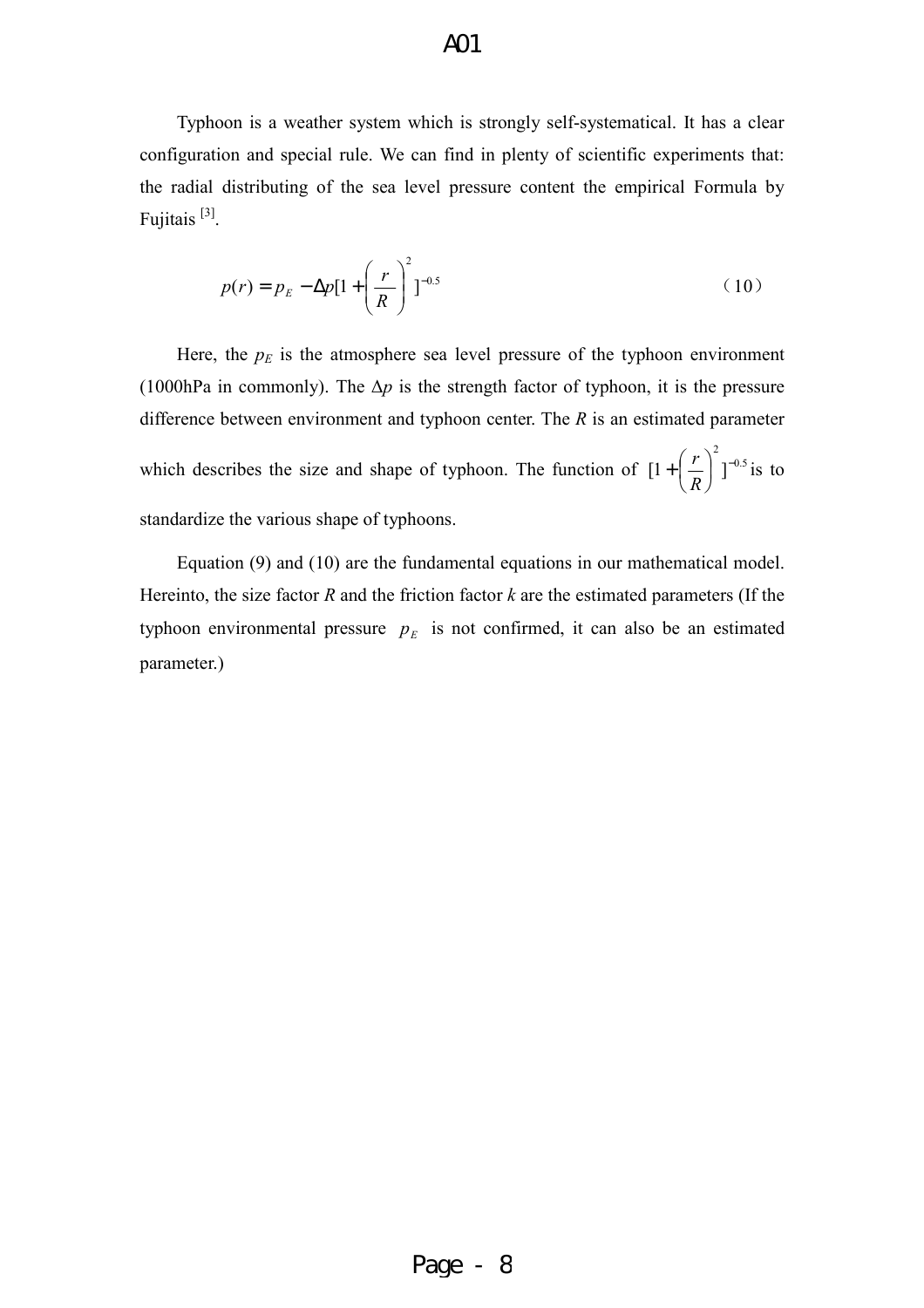#### **3. The estimation of parameters**

From equation (9) and (10), we can infer that, to get the wind speed in the forecast location, we just need to estimate the size factor *R* and the friction factor *k*. The typhoon environmental pressure  $p_E$  can be obtained from the information of weather forecast. With the help of the scientific observation data, we use methods of data fitting to estimate the parameters. As the estimation of parameters in equation (9) and (10) are both complex, the common method of data fitting is not suitable for the parameter estimating. We need more appropriate methods to work it out.

#### **(1) The method of estimating parameters**

Define: 
$$
a = \sqrt{1 + \left(\frac{r}{R}\right)^2}
$$
 (11)

Eq. (10) can be transformed into

$$
p = p_E - \frac{\Delta p}{a} \tag{12}
$$

$$
\text{or} \quad p = p_c + \frac{\Delta p}{a}(a-1) \tag{13}
$$

Here  $\Delta p = p_E - p_c$ 

From eq. (10), here is the pressure-gradient force

$$
\frac{1}{\rho} \frac{\partial p}{\partial r} = \frac{\Delta p}{\rho} \frac{r}{R^2} / \left( 1 + \left( \frac{r}{R} \right)^2 \right)^{1.5}
$$
\n(14)

Use eq. (14) to substitute eq. (9), acquire

$$
\frac{v^2}{r} + f v - \frac{\Delta p}{\rho} \frac{r}{R^2} / \left(1 + \left(\frac{r}{R}\right)^2\right)^{1.5} + \frac{1}{f} k^2 v = 0
$$
  

$$
v^2 + f r v - \frac{\Delta p}{\rho} \left(\frac{r}{R}\right)^2 / \left(1 + \left(\frac{r}{R}\right)^2\right)^{1.5} + \frac{r}{f} k^2 v = 0
$$
  

$$
v^2 + \left(1 + \left(\frac{k}{f}\right)^2\right) f r v = \frac{\Delta p}{\rho} \frac{a^2 - 1}{a^3}
$$
 (15)

# Page - 9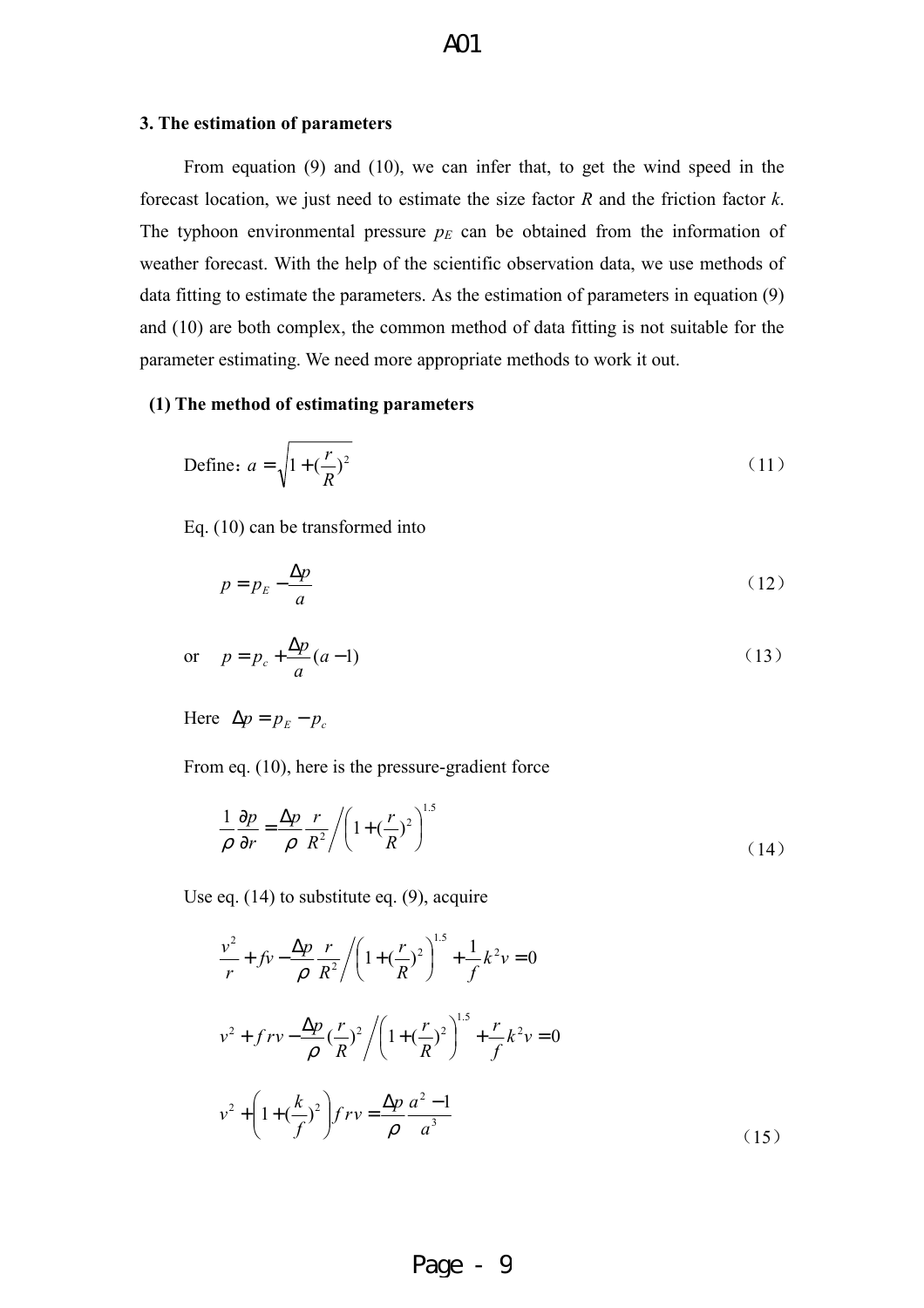Define: 
$$
\widetilde{f} = f\left(1 + \left(\frac{k}{f}\right)^2\right)
$$
 (16)

Then, we make a substitution of the variable. The eq. (15) can be translated into

$$
v^2 + \widetilde{f}rv = \frac{\Delta p}{\rho} \frac{a^2 - 1}{a^3} \tag{17}
$$

Use eq. (13) to expunge  $\Delta p$ 

$$
v^2 + \tilde{f}rv = \frac{p - p_c}{\rho} \frac{a + 1}{a^2}
$$
 (18)

When the wind speed and the pressure of the forecast location are both obtained, we can divide the parameter estimation into two steps, one is to get parameter *R*, and the other is to get parameter *k*.

#### **a. The estimation of the nonlinear parameter "***R***"-size factor**

In eq. (12), we only need to evaluate the size factor "*R*", barring friction factor "*k*". Therewithal, with the observation of the pressure, we can use data fitting to estimate the size factor "*R*".

Because the variable "*r*" and parameter "*R*" in the eq. (12) are nonlinear, the method of common data fitting can't be used to estimate the parameters. Therefore, we suggest a revising method of parameter deviation estimation to evaluate the nonlinear parameters as follows.

First, we can figure out *Ro*, the initial value of "*R*".

From eq. (12), we have

$$
a = \frac{p_E - p_c}{p_E - p} \qquad , \quad R_0 = r / \sqrt{a^2 - 1} \tag{19}
$$

Taking  $p_E$ =1000hPa into account, we use eq. (19) to average the initial  $R_0$  after calculating the size factor R from the data of pressure observation.

Second, we figure out ∆*R*, the parameter deviation of *R*, with the way of data fitting.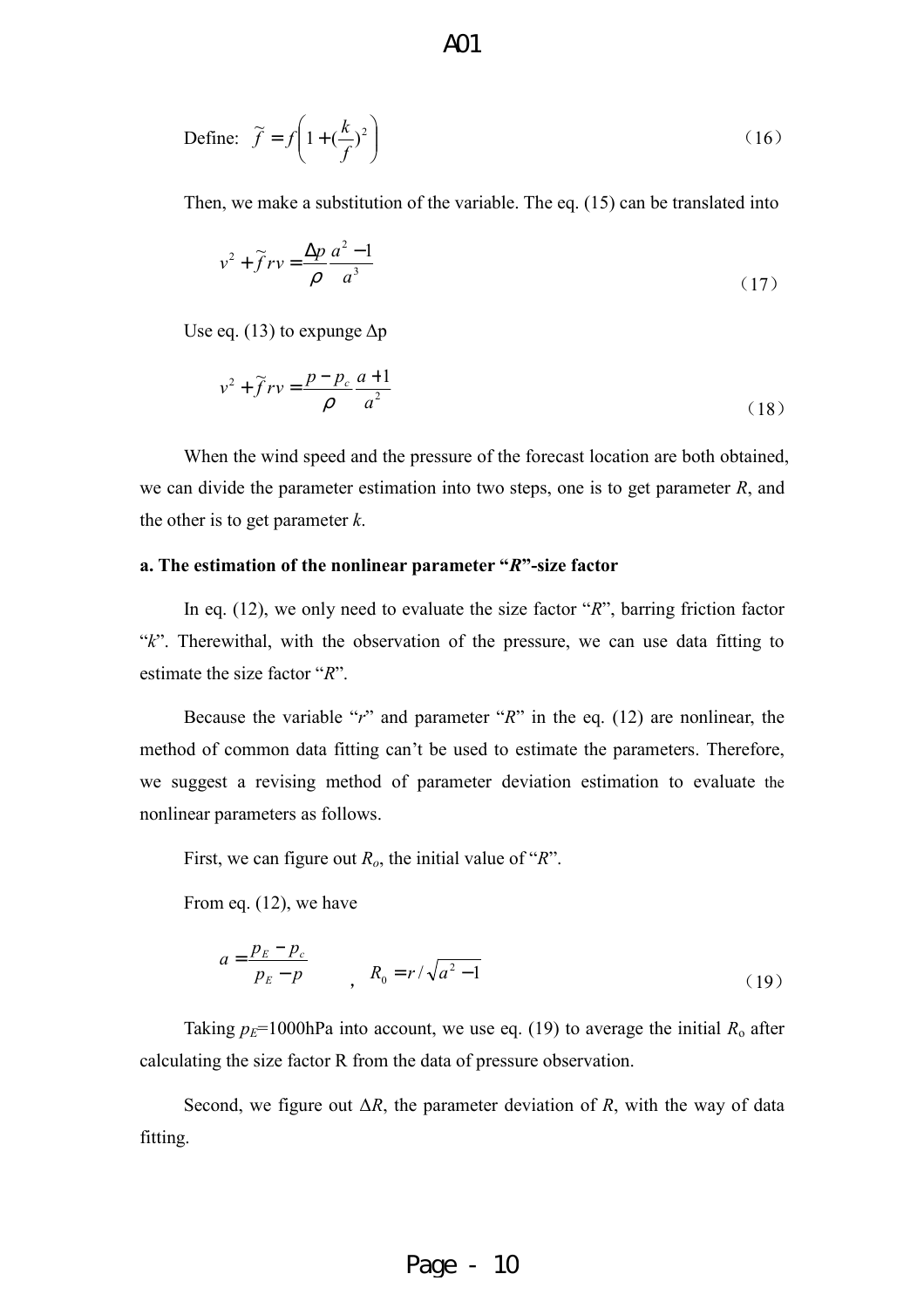Although we can calculate the strength factor  $\Delta p = p_E - p_c$  basically with the use of the information from the weather forecast. Actually, the environment pressure  $p_E$  maybe a little bit different from the average 1000hPa, which will impact the precision of the strength factor. Consequently, we also take  $p_E$  as a parameter to estimate.

When we do the function fitting of eq. (12) or eq. (13), we need to transform them aptly because of theirs complexity,

From (13):

$$
\ln(p - p_c) = \ln(p_E - p_c) + \ln \frac{a - 1}{a}
$$

We use Taylor expansion approximation to linearize the above equation. The right items of the equation are expanded respectively comparing the initial value  $p_{E_0}$ and initial value *Ro*, and the first order of the expansion formula is only reserved. The above equation can be translated into:

$$
\ln(p - p_c) = \ln(p_{Eo} - p_c) + \ln \frac{a_0 - 1}{a_0} + \frac{\Delta p_E}{p_E - p_c} + \frac{\Delta a}{a_0(a_0 - 1)}
$$

Here,  $\Delta p_E$  is the parameter deviation of the environmental pressure  $p_E$ . And ∆*a* is the parameter deviation of the variable *a*. According to the connection between ∆*a* and ∆*R*, the above formula can be written into:

$$
\ln(\frac{p-p_c}{p_{E_o}-p_c}\frac{a_0}{a_0-1}) = \frac{\Delta p_E}{p_{E_o}-p_c} - \frac{a_0+1}{a_0^2}\frac{\Delta R}{R}
$$
 (20)

Define: 
$$
z = \ln(\frac{p - p_c}{p_{E_0} - p_c} \frac{a_0}{a_0 - 1})
$$
;  $x = \frac{1}{p_{E_0} - p_c}$ ;  $y = \frac{a_0 + 1}{a_0^2 R_0}$ 

Eq. (20) can be transformed into:

$$
z = x\Delta p_E - y\Delta R \tag{21}
$$

In this way, the variable "*r*" and the parameters " $R$ ,  $p_E$ " described by eq. (12), which are both complex and nonlinear models, can be transformed into a simple linear model described by eq. (21). Then we can use data fitting to estimate the parameters.

# Page - 11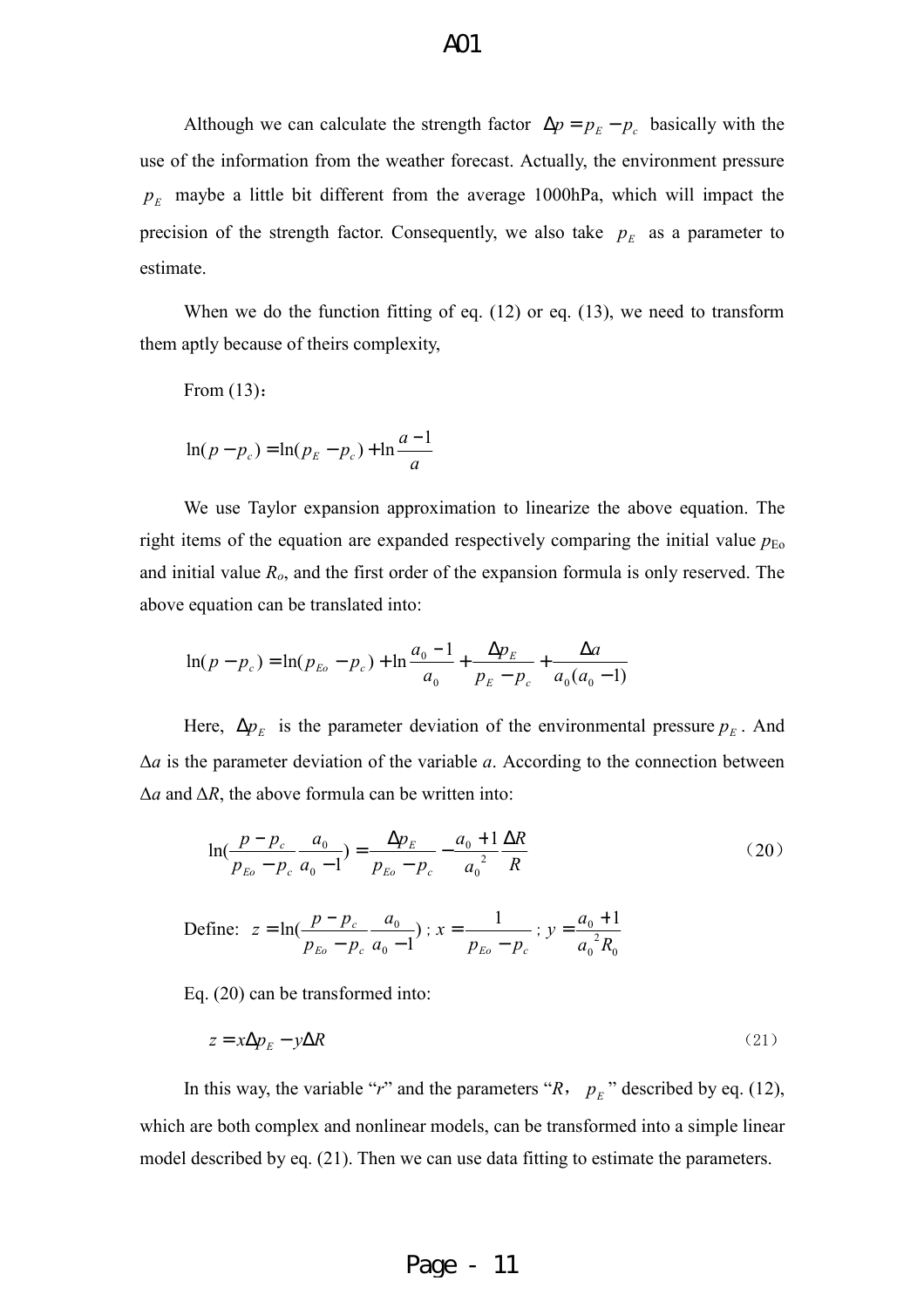Define function:

$$
g(\Delta p_E, \Delta R) = \sum_{n=1}^{N} (z_n - x_n \Delta p_E + y_n \Delta R)^2
$$
 (22)

Here, *n*=1,…, *N*, the *N* is the total of the observations.

To solve  $\Delta p_E$ ,  $\Delta R$  when the  $g(\Delta p_E, \Delta R)$  is extremal. At the extremum of  $g(\Delta p_E, \Delta R)$ , the derivative equal zero. We have:

$$
\begin{cases}\n\sum_{n=1}^{N} (z_n x_n - x_n x_n \Delta p_E + y_n x_n \Delta R) = 0 \\
\sum_{n=1}^{N} (z_n y_n - x_n y_n \Delta p_E + y_n y_n \Delta R) = 0\n\end{cases}
$$
\n(23)

$$
\begin{cases} \sum_{n=1}^{N} (z_n x_n) - \sum_{n=1}^{N} (x_n x_n) \Delta p_E + \sum_{n=1}^{N} (y_n x_n) \Delta R = 0\\ \sum_{n=1}^{N} (z_n y_n) - \sum_{n=1}^{N} (x_n y_n) \Delta p_E + \sum_{n=1}^{N} (y_n y_n) \Delta R = 0 \end{cases}
$$

$$
\begin{cases}\n\Delta p_E = \frac{\sum_{n=1}^{N} (x_n y_n) \sum_{n=1}^{N} (z_n y_n) - \sum_{n=1}^{N} (y_n y_n) \sum_{n=1}^{N} (z_n x_n)}{\sum_{n=1}^{N} (x_n y_n) \sum_{n=1}^{N} (x_n y_n) - \sum_{n=1}^{N} (x_n x_n) \sum_{n=1}^{N} (y_n y_n)} \\
\Delta R = \frac{\sum_{n=1}^{N} (x_n x_n) \sum_{n=1}^{N} (z_n y_n) - \sum_{n=1}^{N} (x_n y_n) \sum_{n=1}^{N} (z_n x_n)}{\sum_{n=1}^{N} (x_n y_n) \sum_{n=1}^{N} (x_n y_n) - \sum_{n=1}^{N} (x_n x_n) \sum_{n=1}^{N} (y_n y_n)}\n\end{cases}
$$

Whereupon, from  $p_E = p_{E_0} + \Delta p_E$ ,  $R = R_0 + \Delta R$  we can get the pressure of environment  $p_E$  and the size factor *R*.

Using the new value of  $p<sub>E</sub>$  and *R* after the parameter deviation revising to perform an iteration for improving the accuracy of estimated parameters, until the desired accuracy is reached.

#### **b. The estimation of parameters "***k***"-friction factor**

From equation (17), we have

$$
v^{2} + f r v + f r v (\frac{k}{f})^{2} = \frac{\Delta p}{\rho} \frac{a^{2} - 1}{a^{3}}
$$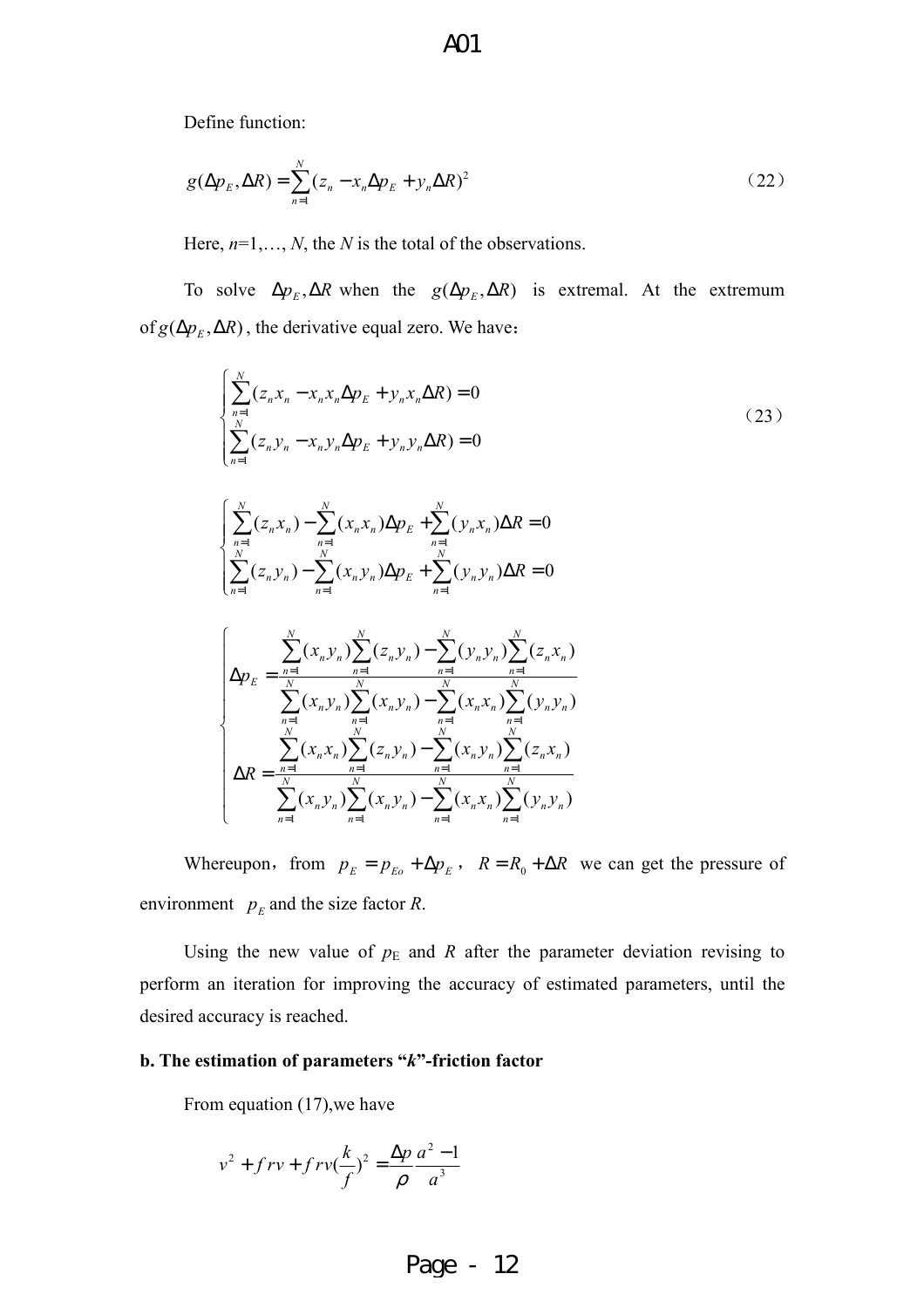Define: 
$$
z = \frac{\Delta p}{\rho} \frac{a^2 - 1}{a^3} - (v^2 + frv)
$$

(a) When the friction factor *k* is a constant, because  $\Delta f = (\frac{\lambda}{a})^2$ *f*  $\Delta f = (\frac{k}{c})^2$ ,  $\Delta f' = (\frac{k'}{c})^2$ *f*  $f' = \left(\frac{k}{2}\right)$  $\Delta f' = \left(\frac{k'}{g}\right)^2$  also is a constant, we use least square method to evaluate ∆*f* ′ . Then the parameter *k* ′ can be calculated.

Define:  $y' = f r v$ 

Eq. (15) can be written into

$$
z' = y'\Delta f' \tag{24}
$$

Define function:

$$
g(\Delta f') = \sum_{n=1}^{N} (z_n - y'_n \Delta f')^2
$$
 (25)

Here, *n*=1,…,*N*, *N* is the total of the observations.

To solve  $\Delta f'$  when the  $g(\Delta f')$  is extremal. At the extremum of  $g(\Delta f')$ , the derivative equal zero. We have:

$$
\sum_{n=1}^{N} (z_n y'_n - y'_n y'_n \Delta f') = 0
$$
  

$$
\sum_{n=1}^{N} (z_n y'_n) = \Delta f' \sum_{n=1}^{N} (y'_n y'_n)
$$
  

$$
\Delta f' = \sum_{n=1}^{N} (z_n y'_n) / \sum_{n=1}^{N} y'_n y'_n
$$
  

$$
\widetilde{f} = f(1 + \Delta f')
$$

In the situation, the eq. (17) can be cleared up into:

$$
v^2 + \widetilde{f}rv = \frac{p - p_c}{\rho} \frac{a + 1}{a^2} = c \tag{26}
$$

When the friction coefficient is a constant,  $\tilde{f}$  is irrelevant to *v*. The above equation is a unitary quadratic equation. We can calculate it, keep the true solution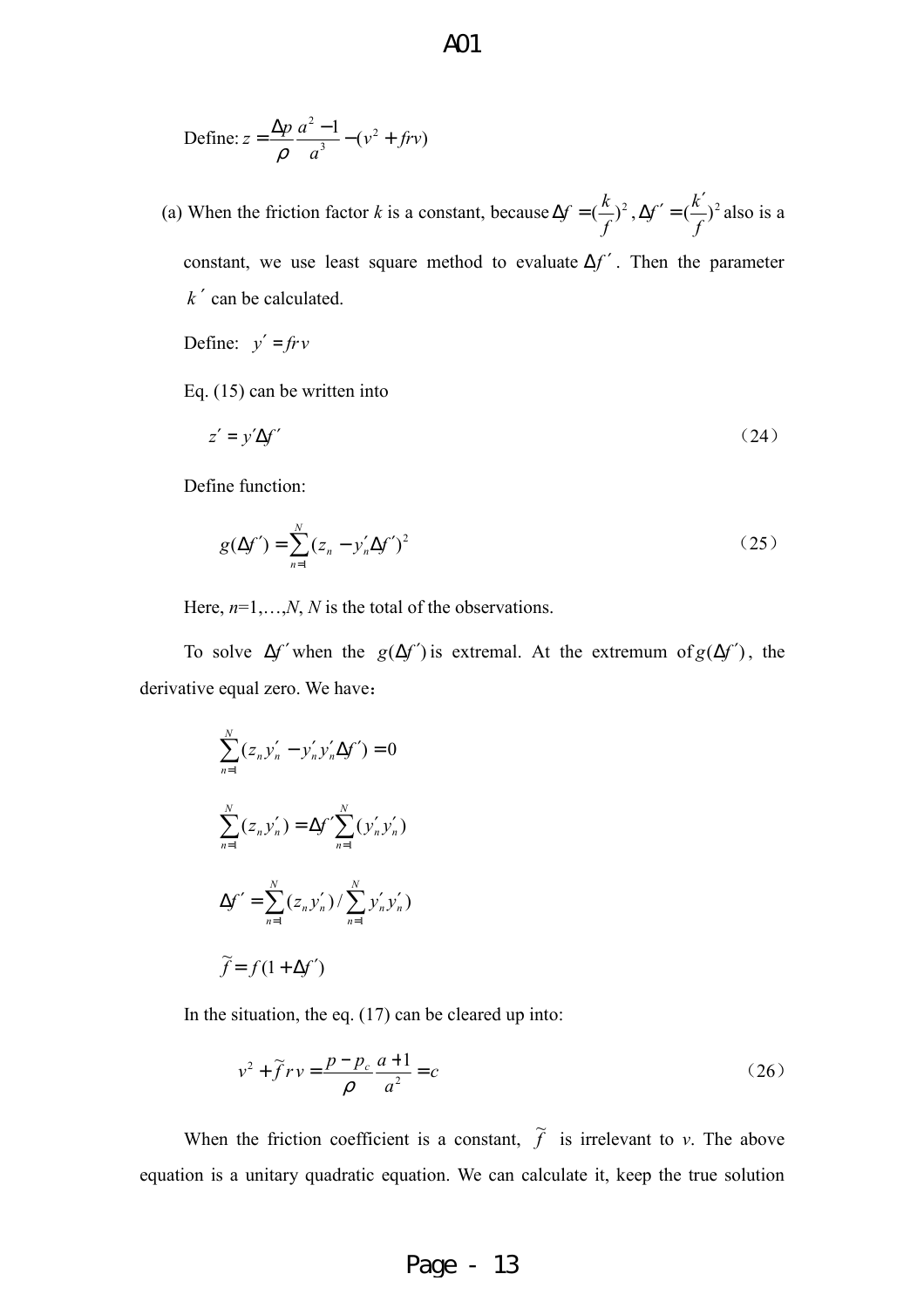and eliminate the virtual solutions. Then, we can get the following wind speed:

$$
v = \frac{1}{2} \left( -\widetilde{f}r + \sqrt{(\widetilde{f}r)^2 + 4c} \right) \tag{27}
$$

(b) When the friction factor *k* is a fluctuant factor depended on wind:

From equation  $(6)$ , we have:

$$
\Delta f = \left(\frac{k''v}{f}\right)^2 = v^2 \left(\frac{k''}{f}\right)^2 = v^2 \Delta f''
$$

Define:  $y'' = f r v^3$ 

Also have:  $z = y''\Delta f''$ 

We use least square method to calculate ∆*f* ′′ . Then, to calculate *k*′′.

$$
\widetilde{f} = f(1 + \Delta f) = f(1 + v^2 \Delta f'')
$$

When the friction coefficient is a fluctuant factor depended on wind. The equation (18) is written into:

$$
v^{2} + f r v + f r v^{3} \Delta f'' = \frac{p - p_{c}}{\rho} \frac{a + 1}{a^{2}} = c
$$
 (28)

The equation above is a cubic equation. We choose Newton iteration method to obtain the true solution.

Define: 
$$
g(v) = v^2 + f r v + f r v^3 \Delta f'' - c
$$

$$
g'(v) = 2v + fr + 3frv^2\Delta f''
$$

The iteration deviation is:  $\Delta v = -g(v)/g'(v)$ 

Equation (28) is a cubic equation. There is no doubt that it has one true solution and two virtual solutions. The right choose of the initial value is the guarantee of acquiring the true solution. Because the cubic item of equation (28) is small in physics. The true solution is near the positive solution as the cubic item is taken out to become a quadratic equation. Forasmuch, the true solution of the quadratic equation is near its true solution, and they are in a monotonic interval. The iterative initial can choose: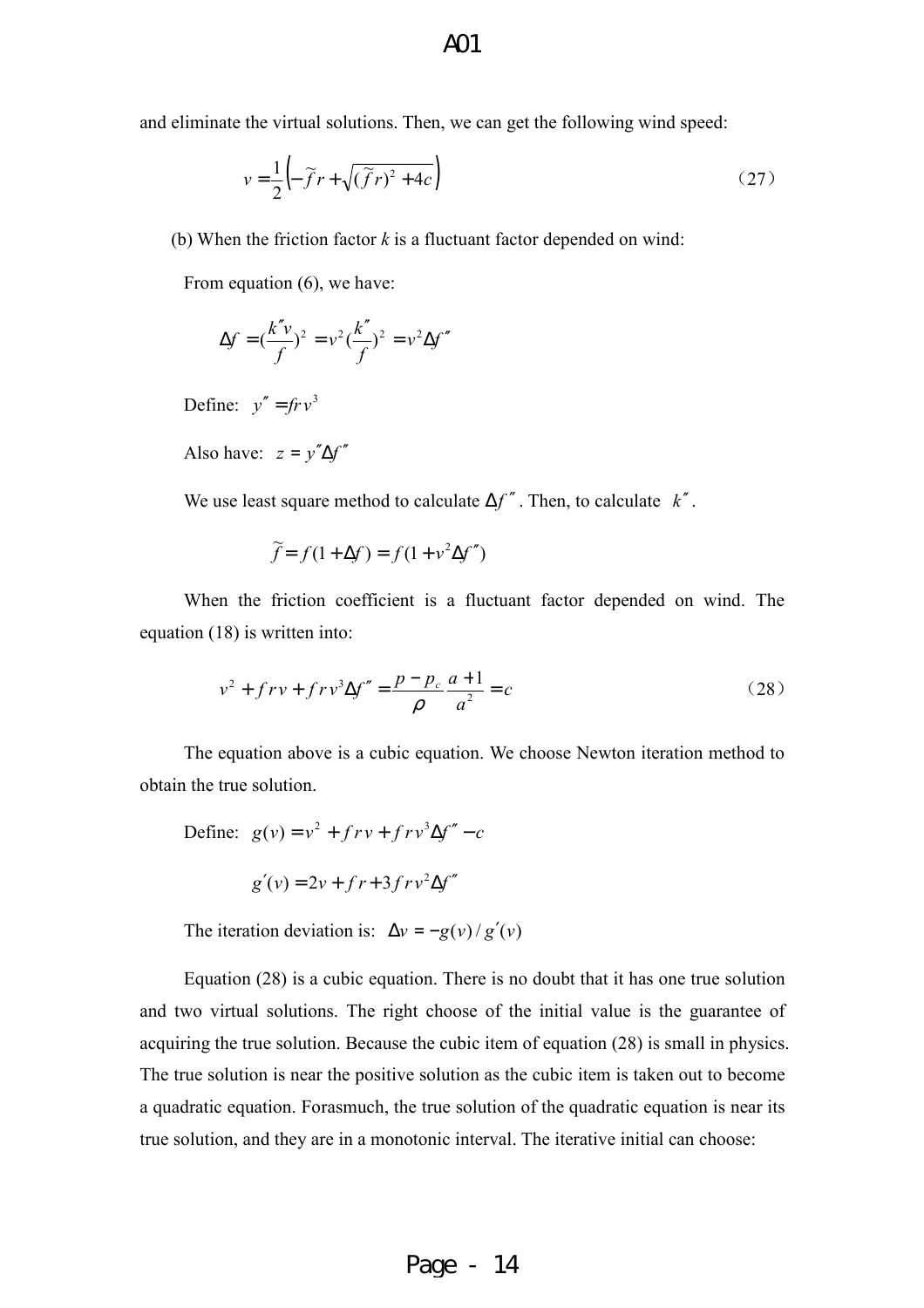$$
v_0 = \frac{1}{2} \left( -fr + \sqrt{(fr)^2 + 4c} \right)
$$

When the iteration reach 3-5 times, we consider it is constringed. At that time, *v* is the wind speed which we want to know.

#### **(2) The results of the data fitting**

We choose a group of observation (typhoon Molave, No.6 2009), as the tables showing. Table 1 is about the observing location and wind speed. Table 2 is about the position and pressure of typhoon center. Here we use Beijing time.

| Time (BJ)  | pressure | Speed                 |                    |            |
|------------|----------|-----------------------|--------------------|------------|
| 0907181300 | 997.9    | 6.0                   | Table 1: Observing |            |
| 0907181330 | 996.8    | 9.0                   |                    | 22.60N,    |
| 0907181400 | 996.4    | 10.7                  | Unit:              | Pressure-h |
| 0907181430 | 995.8    | 10.5                  |                    | wind spee  |
| 0907181500 | 995.2    | 11.5                  |                    |            |
| 0907181530 | 994.2    | 12.4                  |                    |            |
| 0907181600 | 993.3    | 12.5                  |                    |            |
| 0907181630 | 993.0    | 13.9                  |                    |            |
| 0907181700 | 993.0    | 16.3                  |                    |            |
| 0907181730 | 992.7    | 15.5                  |                    | Table      |
| 0907181800 | 992.0    | 14.3                  |                    |            |
| 0907181830 | 991.4    | 16.3                  |                    |            |
| 0907181900 | 990.3    | 17.2                  | Time(BJ)           | Latitud    |
| 0907181930 | 989.2    | 19.4                  | 0907181300         | 21.        |
| 0907182000 | 987.5    | 21.8                  |                    |            |
| 0907182030 | 986.5    | 22.8                  | 0907181400         | 21.        |
| 0907182100 | 984.0    | $\overline{2}$<br>26. | 0907181500         | 21.        |
| 0907182130 | 980.7    | 31.8                  | 0907181600         | 21.        |
| 0907182200 | 982.0    | 31.6                  | 0907181700         | 22.        |
| 0907182230 | 986.2    | 22.5                  | 0907181800         | 22.        |
| 0907182300 | 989.3    | 17.7                  | 0907181900         | 22.        |
| 0907182330 | 991.5    | 17.1                  |                    |            |
| 0907190000 | 992.3    | 19.3                  | 0907182000         | 22.        |
| 0907190030 | 993.9    | 16.5                  | 0907182100         | 22.        |
| 0907190100 | 994.6    | 16.0                  | 0907182200         | 22.        |
| 0907190130 | 995.2    | 16.4                  | 0907182300         | 22.        |
| 0907190200 | 995.3    | 15.5                  | 0907190000         | 22.        |
| 0907190230 | 996.2    | 13.1                  | 0907190100         | 22.        |
| 0907190300 | 997.1    | 13.1                  | 0907190200         | 22.        |
| 0907190330 | 997.6    | 15.3                  |                    |            |
| 0907190400 | 998.0    | 12.9                  | 0907190300         | 22.        |
| 0907190430 | 998.8    | 12.3                  | 0907190400         | 22.        |
| 0907190500 | 999.4    | 11.1                  | 0907190500         | 22.        |

|       | Table 1: Observing Location |  |
|-------|-----------------------------|--|
|       | 22.60N, 115.56E             |  |
| Unit: | Pressure-hPa,               |  |
|       | wind speed-m/s              |  |

|            |          | Table 2: Location, Pressure<br>in typhoon center |          |  |
|------------|----------|--------------------------------------------------|----------|--|
| Time (BJ)  | Latitude | Longitude                                        | Pressure |  |
| 0907181300 | 21.7     | 117.4                                            | 970      |  |
| 0907181400 | 21.7     | 117.2                                            | 970      |  |
| 0907181500 | 21.8     | 117.1                                            | 970      |  |
| 0907181600 | 21.9     | 116.9                                            | 970      |  |
| 0907181700 | 22.0     | 116.7                                            | 970      |  |
| 0907181800 | 22.1     | 116.5                                            | 970      |  |
| 0907181900 | 22.2     | 116.2                                            | 970      |  |
| 0907182000 | 22.2     | 116.0                                            | 965      |  |
| 0907182100 | 22.2     | 115.7                                            | 965      |  |
| 0907182200 | 22.3     | 115.5                                            | 965      |  |
| 0907182300 | 22.4     | 115.1                                            | 965      |  |
| 0907190000 | 22.5     | 114.8                                            | 965      |  |
| 0907190100 | 22.5     | 114.5                                            | 970      |  |
| 0907190200 | 22.6     | 114.4                                            | 975      |  |
| 0907190300 | 22.7     | 114.2                                            | 975      |  |
| 0907190400 | 22.7     | 114.0                                            | 975      |  |
| 0907190500 | 22.7     | 113.7                                            | 980      |  |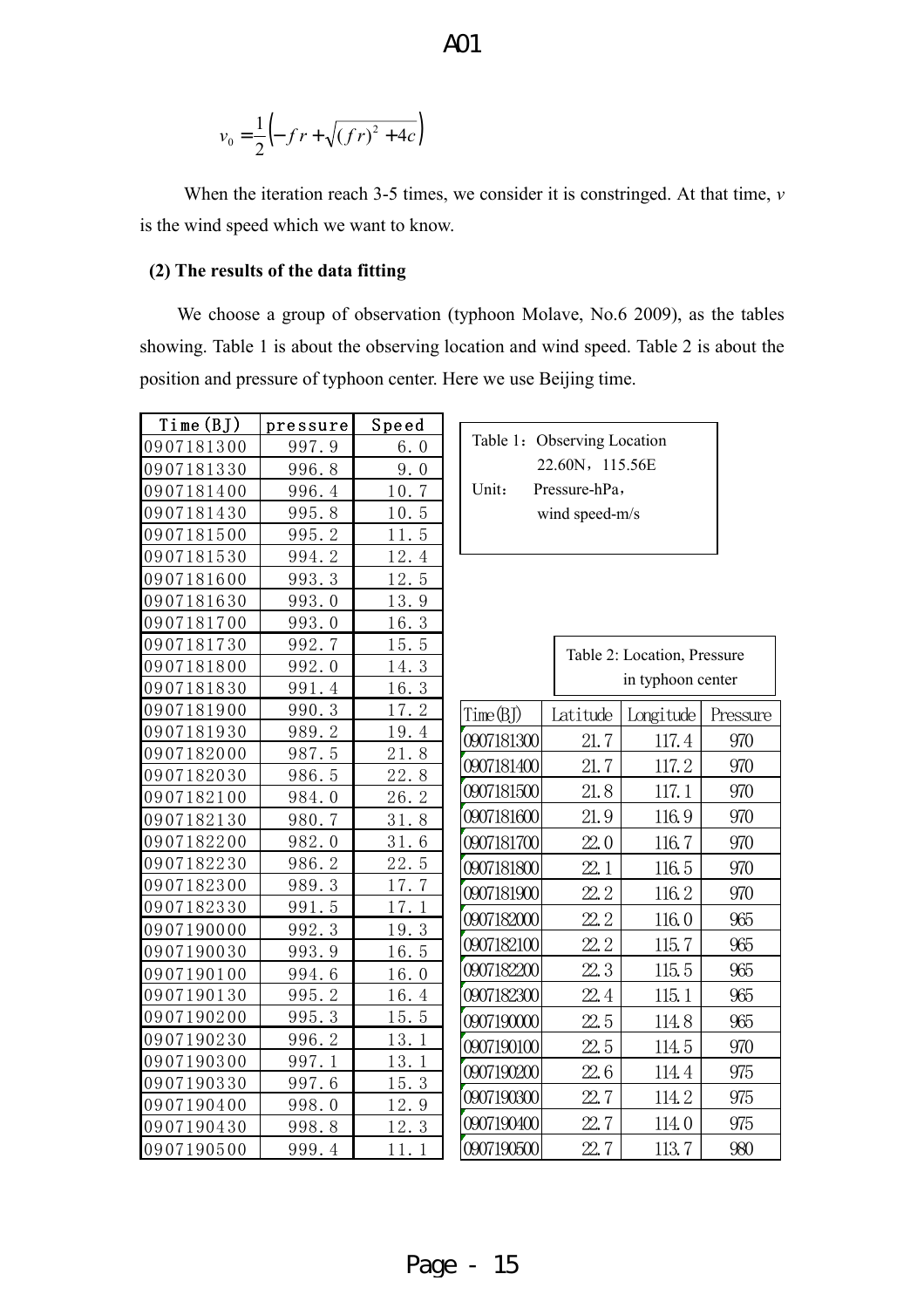The value of parameters is estimated as the follow:

a. Friction Coefficient is constant

| The estimated parameter |          |             |  |
|-------------------------|----------|-------------|--|
| Pe(hPa)                 | $R$ (km) |             |  |
| 999.8                   |          | 6.0E $-0.5$ |  |

b. Friction Coefficient depend on wind speed

| The estimated parameter |  |          |
|-------------------------|--|----------|
| $Pe$ (hPa)              |  |          |
| 994                     |  | 3 69F-06 |



Figure.1 The friction coefficient (unit: 1.0E+05)

The red line is the value of variable k which depends on the wind speed, the blue are the value of constant *k*. All appearance, when the friction factor *k* depends on wind speed, the changes are more obvious.

#### **(3) Parameters Verifying**

#### a. Friction Coefficient is constant

Figure 2a shows the wind speed contrast between the simulation and observation. The blue points are simulation, the red points are observation.

Figure 2b shows the pressure contrast between the simulation and observation. The blue points are simulation, the red points are observation.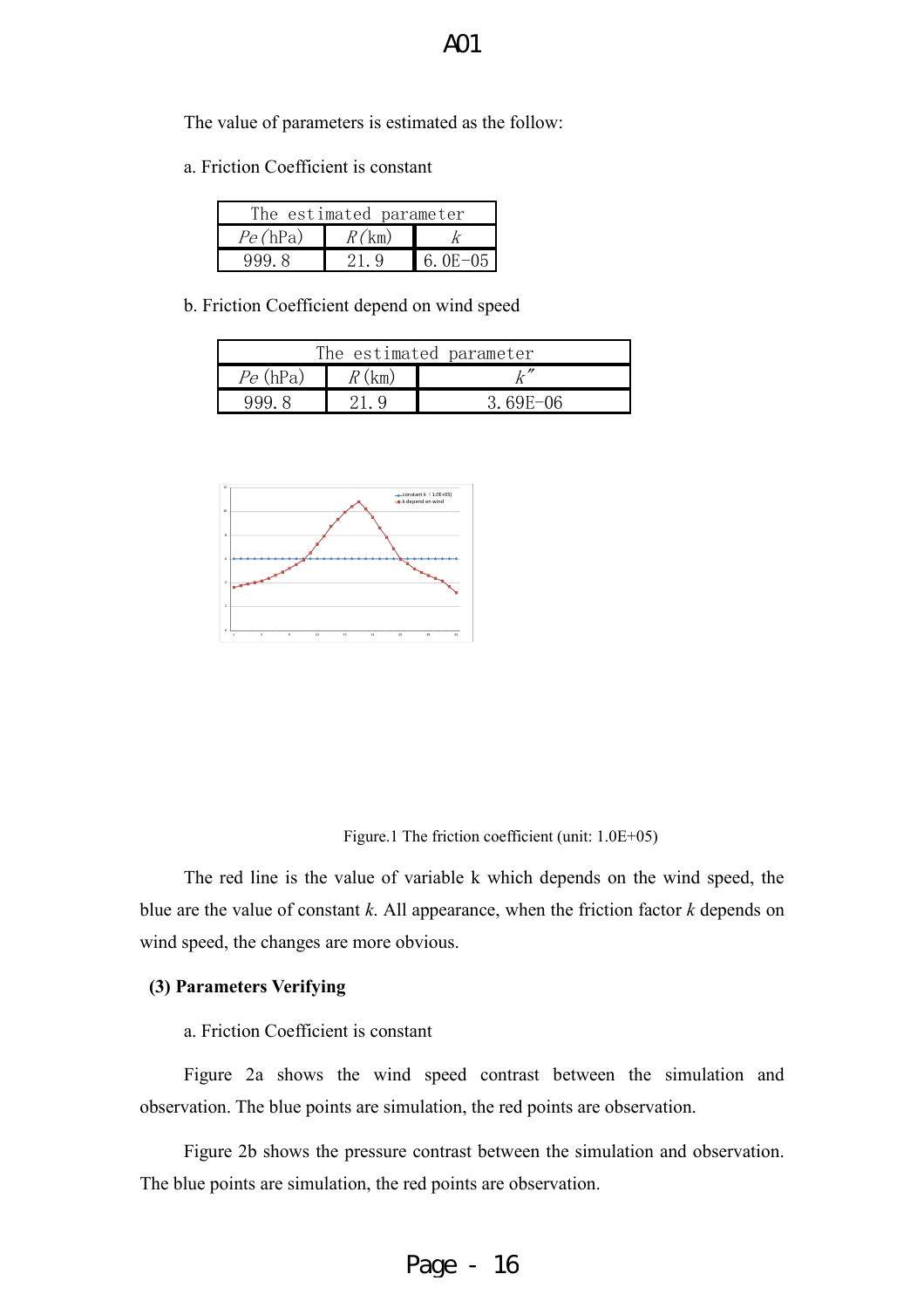A01





Figure 2a: the wind speed Figure 2b: pressure

From the figures, we can see the fitted value of the model match the observation.

b. Friction Coefficient depend on wind speed





The figure 3 shows the contrast between the constant *k*, variable *k* and the observation. The green points are the observation, the red points are the variable *k*, and the blue points are the constant *k*. We can find that the simulation of variable *k* is closed to the observation except for the max points. And we can see the obvious difference between two situations. That means the friction is obviously producing effect on the results.

Figure 4 compares the simulation to the observation in fit error of speed of the two kinds of "*k*". The blue one represents the constant "*k"*, and the red one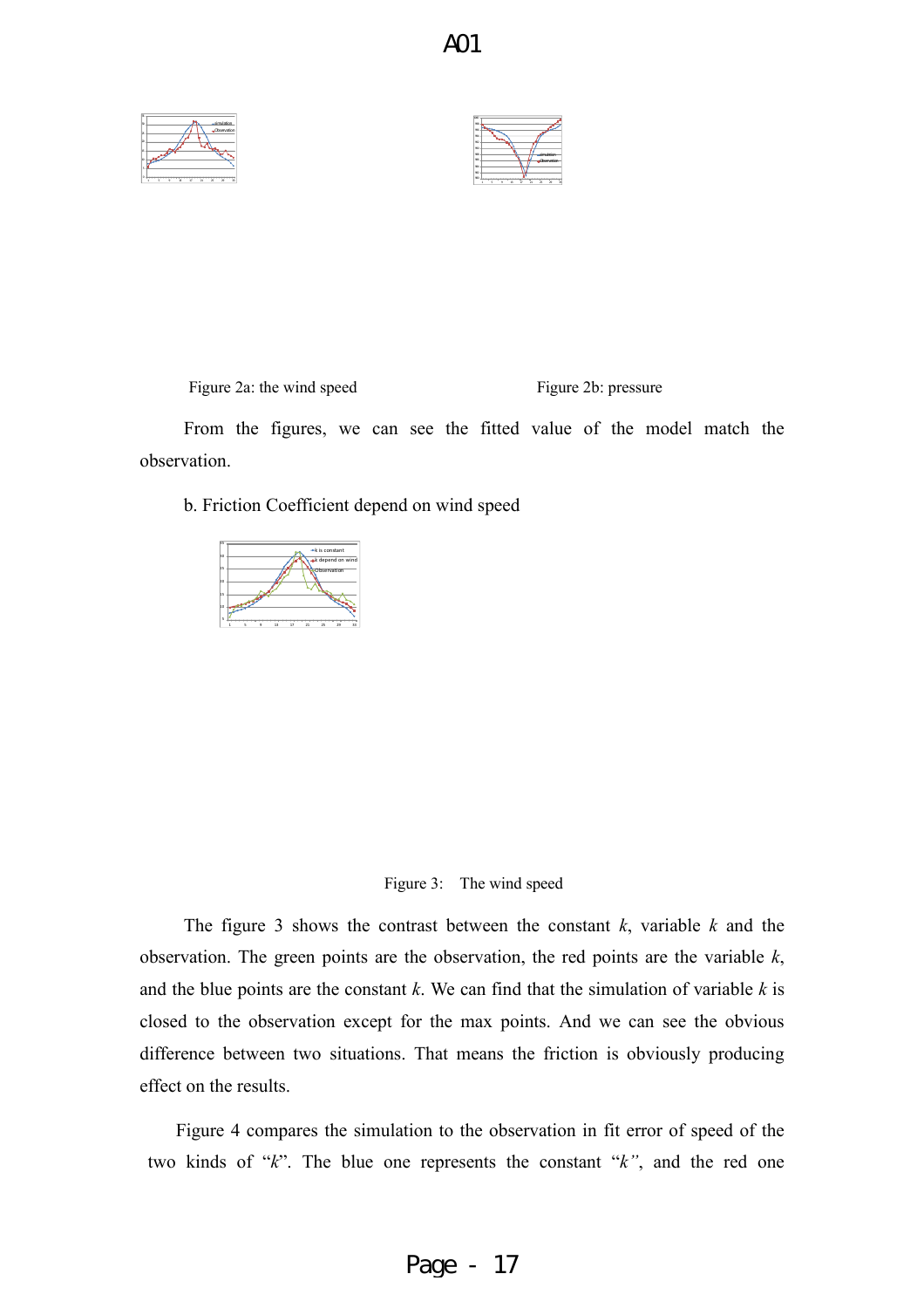represents the variable "*k*".

| 12.0               |                            |
|--------------------|----------------------------|
| 10.0               | II k is constant           |
| 8.0                | <b>II</b> k depend on wind |
| 6.0                |                            |
| 4.0                |                            |
| 2.0                |                            |
| 0.0                |                            |
| 13<br>17<br>$-2.0$ | 25<br>$_{21}$              |
| 4.0                |                            |
| $-6.0$             |                            |

#### Figure 4: Fit Error of Speed

When the "*k*" depends on wind speed, the fit error is obviously smaller than the constant "*k*". So when "*k"* is variable, the mathematical model is much better.

The Root Mean Square Error of estimation speed (unit: m/s) is like the below table. When the "*k*" is variable, the root mean square error of the estimation is much smaller than the constant "*k*". And also much smaller than the typhoon wind speed itself, so the parameter estimation is good.

| Root Mean Square Error |            |
|------------------------|------------|
| constant k             | variable k |
|                        |            |

According to all above, we chose the variable "*k*" to issue our mathematical model of typhoon wind.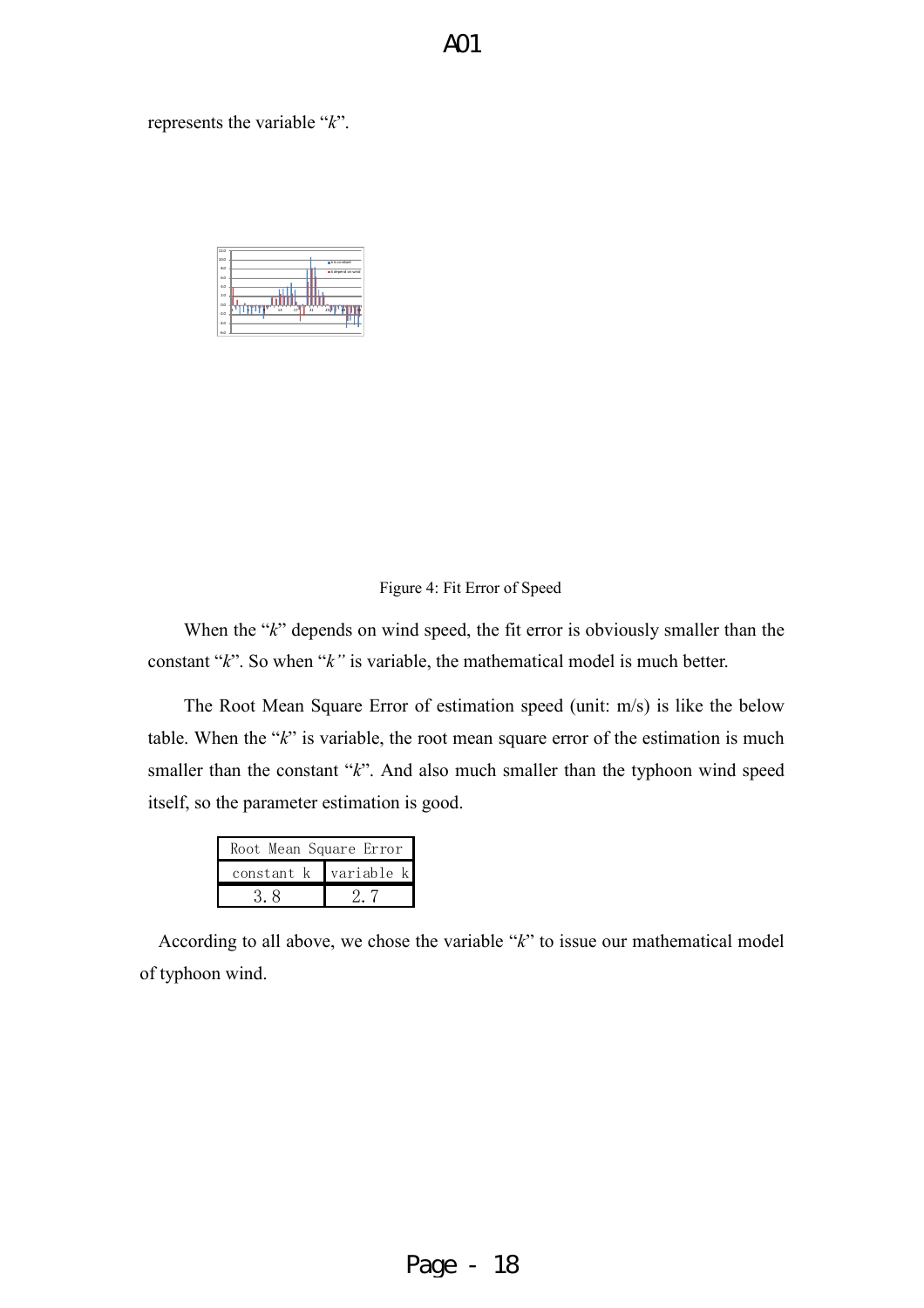#### **4. Building of the typhoon model**

From the above, when the "*k*" is variable with wind speed, the average root mean square error is smaller than the other. That means the precision is much higher on the condition that the variable "*k*" is used. Thereby, we choose the variable "*k*" to build up our model. We can conclude the wind speed of typhoon as follows:

$$
frv + v^2 + frv^3 \left(\frac{k''}{f}\right)^2 = \frac{\Delta p}{\rho} \frac{a^2 - 1}{a^3}
$$
,  $a = \sqrt{1 + \left(\frac{r}{R}\right)^2}$ 

In this equation, the typhoon size factor  $R=21.9$  and friction factor  $k = 3.7E-06$ are the estimated value of the parameters from above.

This is a cubic equation about "*v*". It is worthy of consideration how to get the true solution. The Shengjin's Formulas, etc, were used to solve a cubic equation. But, these formulas is very troublesome to do, in special, it is difficult to determine which root is the true solution.

The Newton iteration method is adopted to solve the equation above. (It can reach the iterative convergence after 3 cycles). As the last part's description, in order to get the true solution in the end, the initial value of '*v*' should be chosen as:

$$
v_0 = \frac{1}{2} \left( -f r + \sqrt{\left(f r\right)^2 + 4 \frac{\Delta p}{\rho} \frac{a^2 - 1}{a^3}} \right)
$$

After estimating the parameters, we just need to know the distance between the forecast location and the typhoon center, the wind speed can be calculated. A calculation flow chart of our model is given as the Figure 5.

In the computation flow of our model, it is involved to forecast typhoon position. Here, we will use some preliminary information from the weather reports (including the current position of typhoon, the intensity and the moving speed) to calculate the position of typhoon at any time we want.

As long as the parameters are estimated and the scheme of the mathematical model is designed, the Matlab is used to program our model, and build an application system easy to operate. Users just need to input some fundamental information about typhoon, and the wind speed of typhoon can be gotten in a fast way.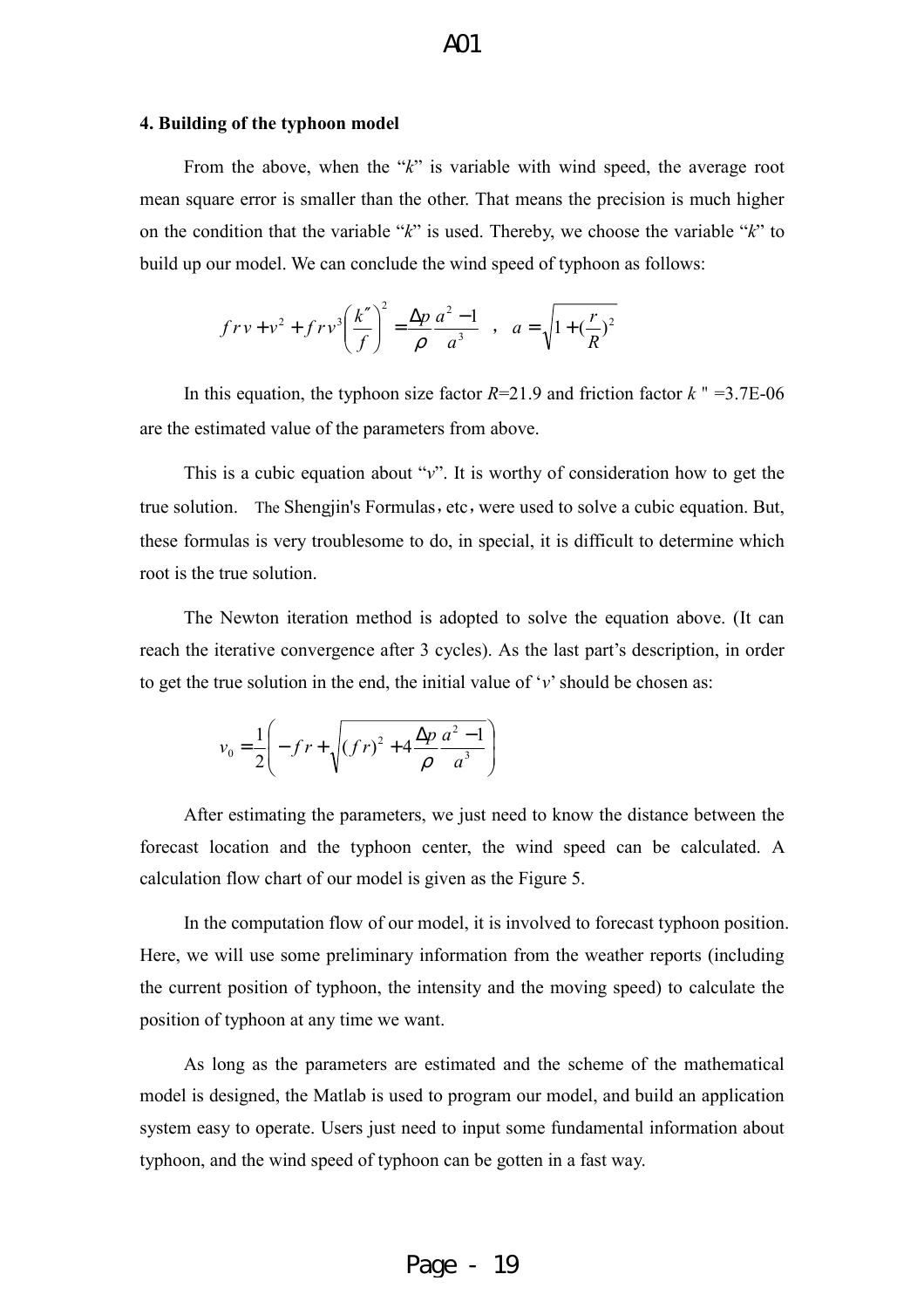Figure 6a and 6b is the input interface and output interface of our typhoon model program by Matlab. Users just need to get the information expediently from the internet and the media like television or radio. Then open Matlab, type "TyphoonModel" in the command window and input the information in the input interface. Then, we can get the output of the wind speed of the place we want. The output interface is shown in a direct way by the chart.



Figure 5: The flow chart



Figure 6a: Input Interface Figure 6b: Output Interface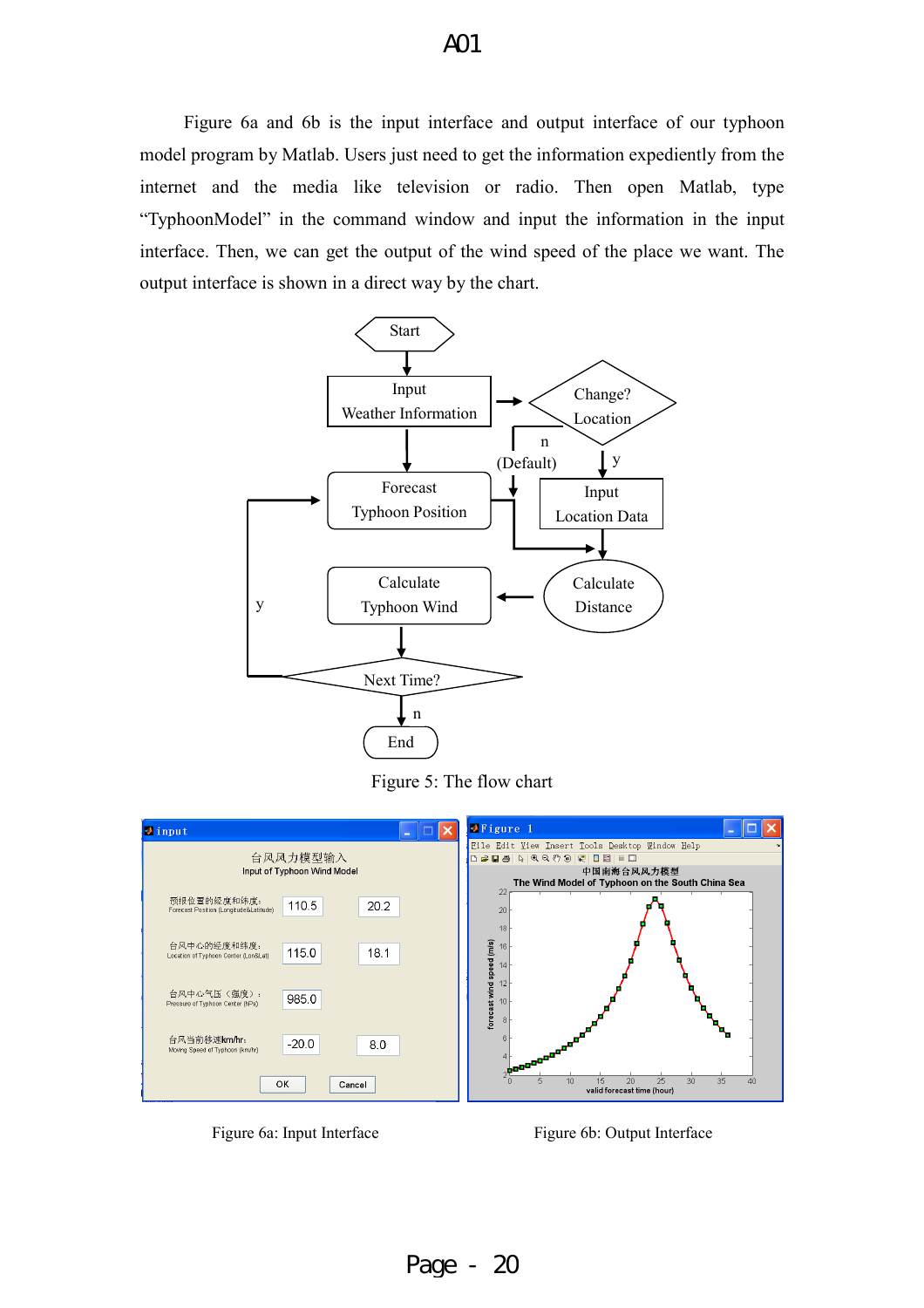#### **5. Application Example**

#### **(1) Case one: Typhoon "Nock-ten"**

On the night of July  $28^{th}$ , 2011, someone wanted to know how strong the typhoon will be at Qiongzhou Strait the next day and if the ship will be out of service.

The information of typhoon can be found on internet that the typhoon is located on 18.1N,115.0E at 20110728 16:00 16:00 BJ time, the center pressure is 985hP, and its movement is 20km/h, WNW.

From the above weather forecast, we can't get the detailed wind forecast of July  $29<sup>th</sup> 2011$ . But using the typhoon model, we can forecast the wind speed of Qiongzhou Strait.



#### Figure 7: The forecast of typhoon wind

Figure 7 shows the wind forecast from the night of July  $28<sup>th</sup>$  to the next day at Qiongzhou Strait (20.2N, 110.5E) by using our model. From the figure we can see that the wind speed at Qiongzhou Strait will be over 15 m/s from 12 a.m. to 8 p.m. of July the  $29<sup>th</sup>$ . Because of the laws, the ship must stay in the harbor. So if that man wanted to cross the Qiongzhou Strait on 29<sup>th</sup>, July by ship, he must sail before noon or he would not be allowed to go.

The forecast by the model is close to accuracy.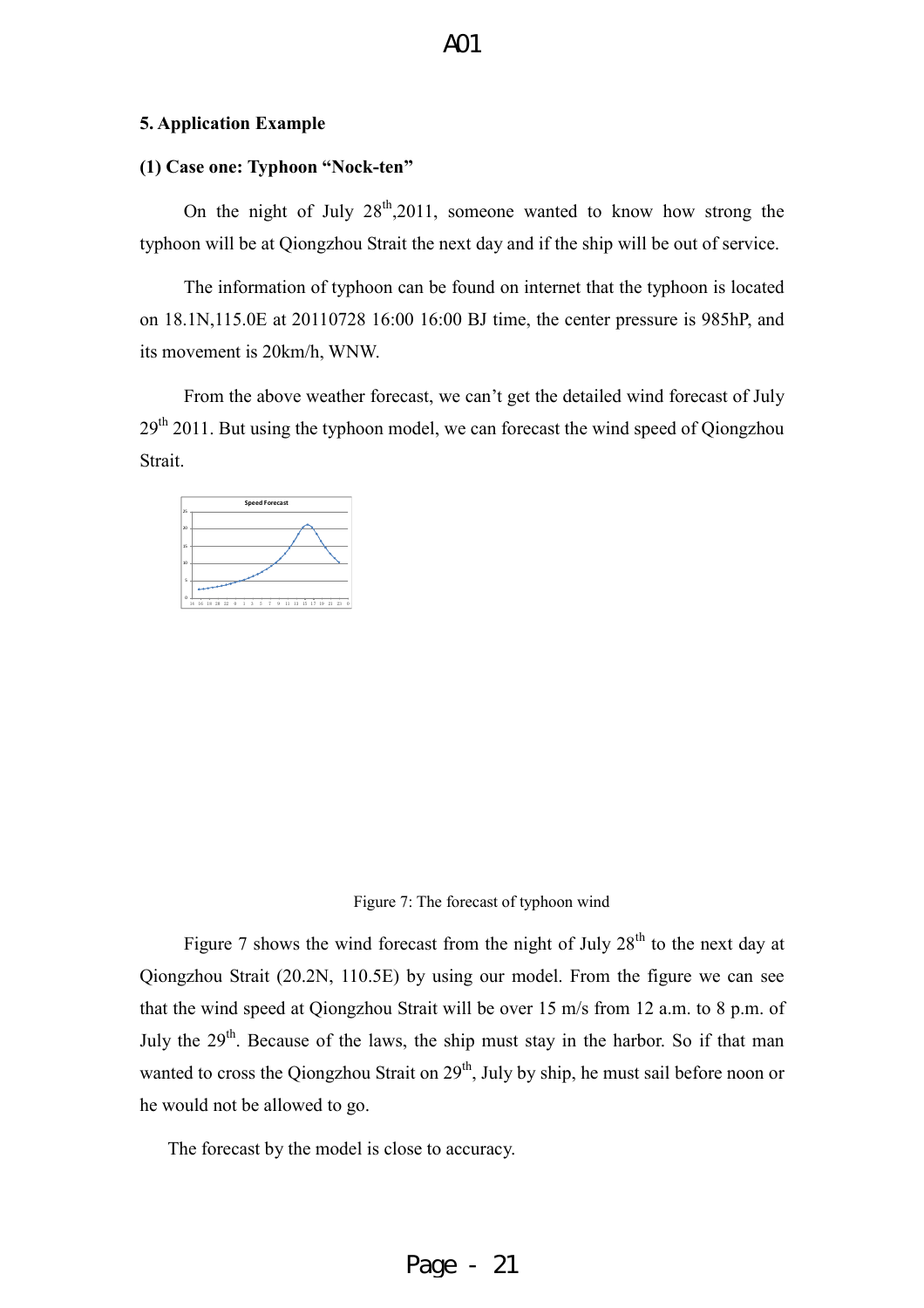#### **(2) Case two: Typhoon** "**Nanmadol** "

On the night of August  $29<sup>th</sup>$ , 2011, someone was worried about that his relatives who were traveling in Xiamen would meet the typhoon "Nanmadol ". So he wanted to know if Xiamen would suffer from the strong wind the next day so that he could warn his relatives.

The information of typhoon found on the internet shows the typhoon is located on 23.5N,119.7E at 20110829 16:00 time, the center pressure is 982hP, and its movement is 10km/h, NW.

From the weather report above, Xiamen's wind speed on August the  $30<sup>th</sup>$  can't be receive in detail. Using the typhoon model we set up, we can forecast the wind speed of a detail place in Xiamen.



Figure 8: The forecast of typhoon wind

Figure 8 shows the forecast by the model of typhoon. We set up of the wind speed in Xiamen (24.43N, 118.06 E) from the time of the night on August the  $29<sup>th</sup>$  to August the  $30<sup>th</sup>$ . Looking at this figure, we can also find that from 2 p.m. to zero a.m. on August the  $30<sup>th</sup>$ , the wind speed in Xiamen will be over  $20<sup>th</sup>$ s. So it's not suitable to play on the coast.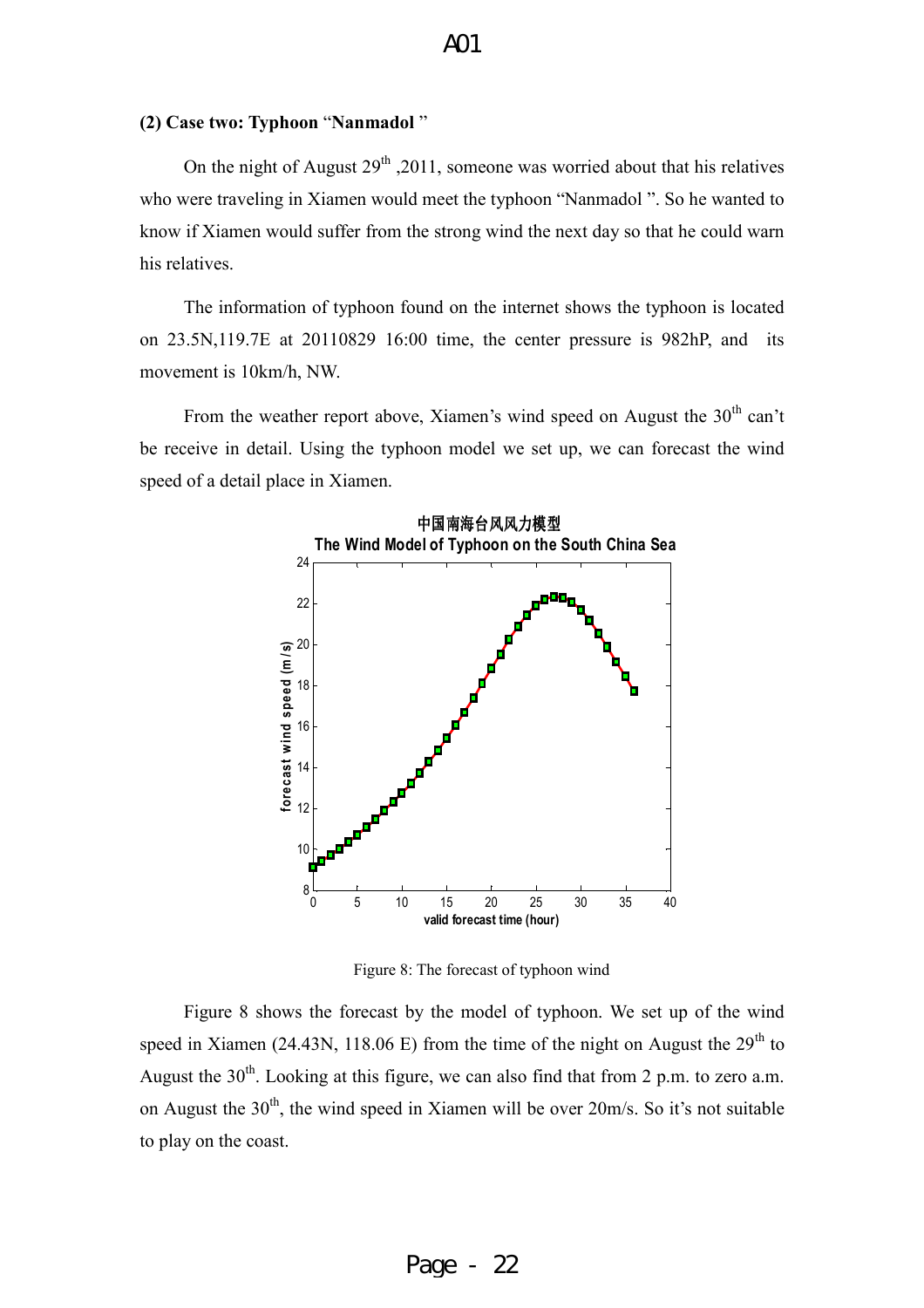#### **6. Achievements**

- (1) In our paper, based on the physics rule of atmospheric, the dynamical balance among four forces, including centrifugal force, Coriolis force, pressure gradient force and friction force. We have built up the wind model of typhoon on the South China Sea can make a detailed wind forecast of Specific locations of interested with the fundamental information which can be searched form the weather forecast.
- (2) The variables and parameters in our mathematical model about typhoon wind are both highly complex and nonlinear. Therefore, the common data fitting and linear regression methods are not suitable for the parameter estimation of our model. Here, an iteration scheme of deviation revision has been raised to estimate parameter of model with complex and nonlinear parameter. We call it "the revising method of parameter deviation estimation". In this scheme, the estimated parameters are converted to a new parameter which is the deviation corresponding to an initial estimated parameter. And this iterative estimation of the parameter deviation is substituted for nonlinear parameter estimation. Then the complex nonlinear model will be translated into a comparatively sample model of which the parameters are linear. We succeed in creating a new method to estimate the parameters which are both complex and nonlinear.
- (3) The Friction force is the only one needed to be pending in the four forces. It is divided into two situations. One is a constant frictional factor and the other is a fluctuant frictional factor according to wind speed. The analysis shows that the frictional factor has an obvious effect on the simulation wind. And the tests show that when the friction coefficient is dependent on wind, the fitted value of the model match with the observation is better than constant coefficient. So we choose the variable k to build up our model.
- (4) In this paper, the wind model of typhoon, a cubic equation about the variable "*v*" is first recommended in our paper. We use the Newton iteration method to solve the cubic equation. The result confirmed that the initial value " $v_0$ " can be obtained from the positive solution of the quadratic equation after the friction is taken out.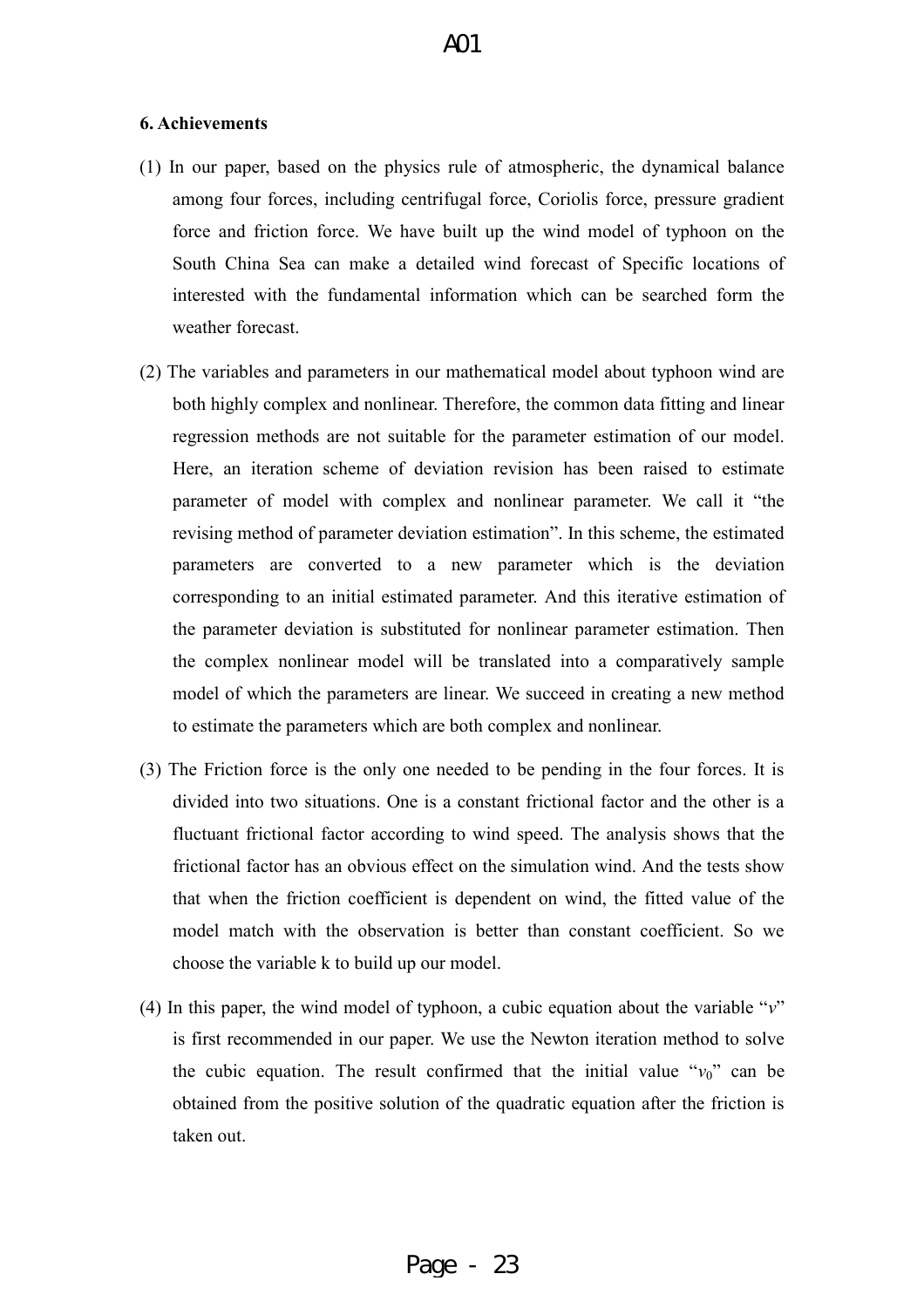#### **7. Summary**

- (1) Main Conclusion
- a. The wind model about the typhoon on the South China Sea is set up.
- b. A method was suggested and applied to estimate nonlinear parameters. Based on the scientific observation data, the applicable parameter is obtained.
- c. The application system is programmed by Matlab. The typhoon wind model is convenient and easy to operate.
- d. The wind model has been tested by real case performing. The wind forecast skill of the model is enough to satisfy the living needs of most people, and it can be put into widespread use.
- (2) Future Improvement

The model takes no consideration of the environmental flow. It will impact the estimation to a certain extent. In most situations, the movement of typhoon is consistent with steering flow. Typhoon's steering flow means that typhoon in the lower troposphere where the average high and low levels of environmental flow. Although we can use typhoon moving speed to estimate the steering flow, yet it's difficult to further separate layers of environmental flow (as typhoon wind speed near the surface).Meanwhile, for the actual typhoon, it is also difficult to separate the typhoon vortex wind from environmental flow. This is the reason why we take no consideration of the environmental flow, which needs to be further improved.

 Here comes the simple analysis which didn't take the errors of the model caused by the environmental flow into account temporarily.

- a. If the wind speed of typhoon is 20km/h, according to the rules that the environmental flow near ground is less than the steering flow, we can inform that the error which is caused by a lack of the environmental flow is lower than 5m/s.
- b. As we know, the wind speed of severe typhoon can be more than 50m/s. consequently, compared to the wind speed, the error of 5m/s plays a less important part in the estimations of severe typhoon. However, it will bring a larger relative error to the wind speed of weak typhoon. But people always pay more attention to whether there is severe typhoon or not.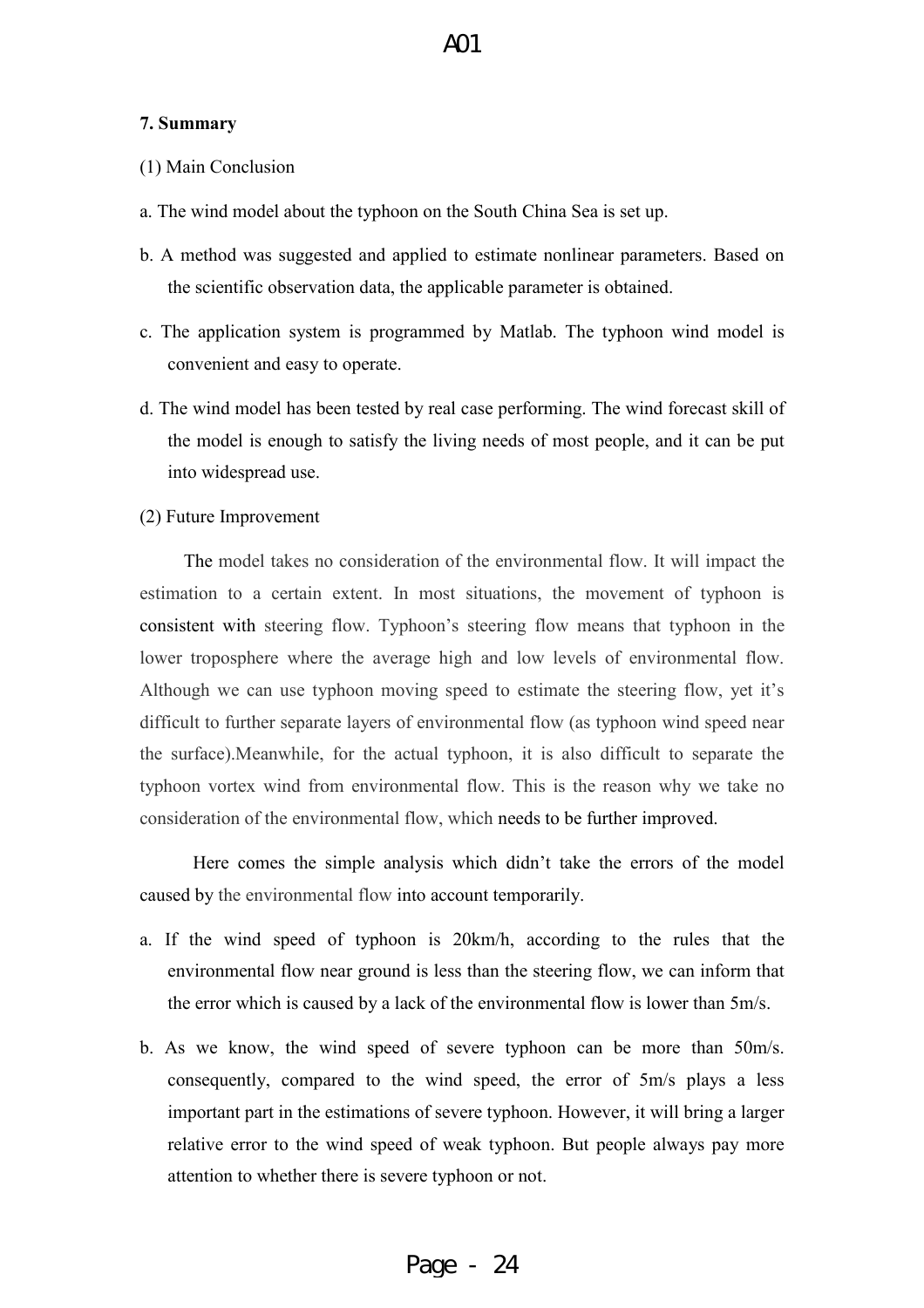- c. For the typhoon whose environmental flow is bigger, we can estimate that if it is on the right hand of its forward direction, the real speed is 5m/s more than the estimation. If it is on the left hand, the real speed is 5m/s less than the estimation. The left and right winds of typhoon are asymmetry, and the asymmetry speed can be up to 10m/s. It is necessary to pay attention to the practical application of the model.
	- (3) Rationalization proposal
- a. The meteorological, hydrological departments and the Marine Department ought to strengthen the duty and monitor the forecast of flood control. Closely monitor the typhoon dynamics and make a prediction of not only the moving track of typhoons, the changes of intensity and the coverage but also the waves, rainfall and flood caused by typhoons in time. Departments at all levels are supposed to hold a meeting to discuss betimes according to the forecast. It's important to analyze the position and then nail down the key of defense. Ultimately, the weather bureau should investigate and carry out some precautions.
- b. Local government should put the precautions into effect as soon as possible on the basis of the reserve plan. Strengthen monitoring and patrol along some places in danger like reconstructions, prone areas of geologic disasters. After finding out the risk, the government ought to forewarn duly and transfer of people who are in hazardous areas. Meanwhile, informing the public of the typhoon movement through media such as broadcast, television, newspaper, short messages and internet in time is also essential.
- c. In peacetime, the relevant departments are expected to gain ground the consciousness of typhoon's precautions and tell the public how to protect against typhoon through various media or distributing pamphlets in order to improve the ability of defense. Or we can gain ground the wind model of typhoon to help them to see the damage of typhoon in a faster and easier way.
- d. The public ought to enhance awareness of self protection and have a correct understanding of typhoon In advance. What's more, we need to pay more attention to the typhoon movement in daily life and get ready for them. When we are faced with typhoon, we should pay attention to the latest information given by the observatory. Before the coming of typhoon, we should prepare electric torches,